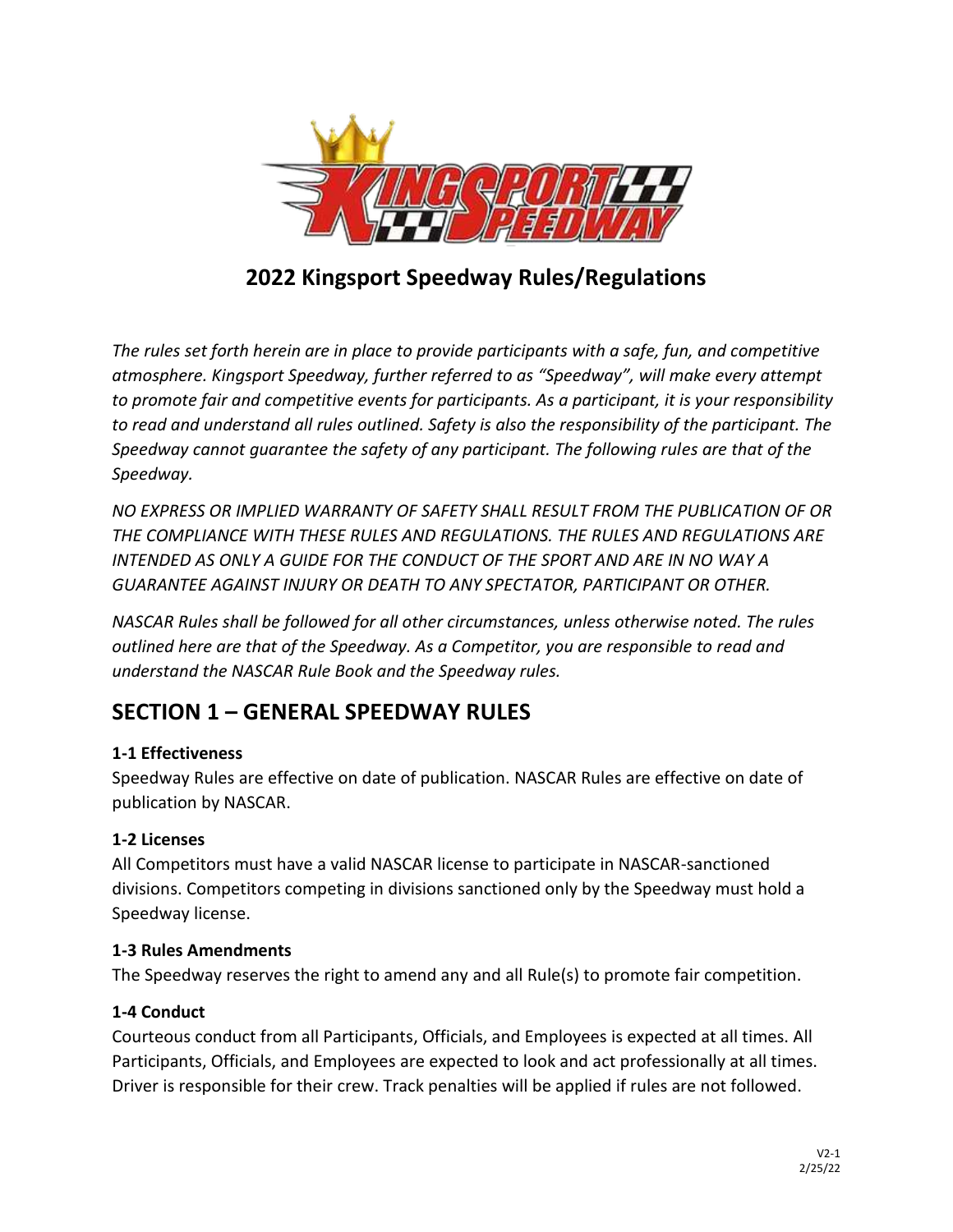First Offence – Competitor will qualify but will start in rear

Second Offence - Competitor will qualify but will start in rear + \$250 fine

Third Offence – Suspension + \$500 fine

Fourth Offence - Suspension

#### **1-4.1 Profane Language / Threatening Remarks / Verbal or Physical Confrontation**

Profane language, threatening remarks, verbal or physical confrontation is not acceptable towards any Official, Participant, or Spectator at any time. Track penalties and/or removal from facility will be applied.

#### **1-4.2 Weapons**

Weapons are not allowed on Speedway property. The display or use of any kind of weapon will result in penalties and possible sanctions from law enforcement. Any item that is used as a weapon can and will result in the same penalties.

#### **1-4.3 Alcohol / Drugs**

Alcoholic beverages and illegal substances are not allowed in the pit area. Any Participant under the influence will not be allowed to participate in an Event and may face penalties and possible sanctions from law enforcement.

#### **1-5 Rain / Cancellations Policies**

In the event of a cancellation after an Event has begun, rain checks will be issued if less than one-half (1/2) of the Event has been completed. Rain checks will only be issued to Participants in divisions that were not able to compete in said Event.

## **1-6 Payoff**

Competitors are considered as independent contractors and are responsible for all chargers, taxes, premiums, etc. that may result from payment by the Speedway. Competitors receive payment for their finishing position in the division in which they compete.

#### **1-6.2 Payoff Withheld**

The Speedway reserves the right to hold all or part of a Competitor's pay if the Competitor has failed to pay fees to the Speedway (fuel/tire bill, admission, etc.) or in the event of penalties.

#### **1-7 Fuel and Tires**

A. Speedway fuel and tires are required unless otherwise noted.

B. Nitrogen is not permitted to be used in tires. Speedway air only.

C. Fuel and tires must not be tampered with. Soaking of tires or fuel additives will not be permitted.

D. Fuel burn-off – one (1) pound per lap unless otherwise noted.

#### **1-8 Coolant**

The use of antifreeze is not permitted in any division under any circumstances.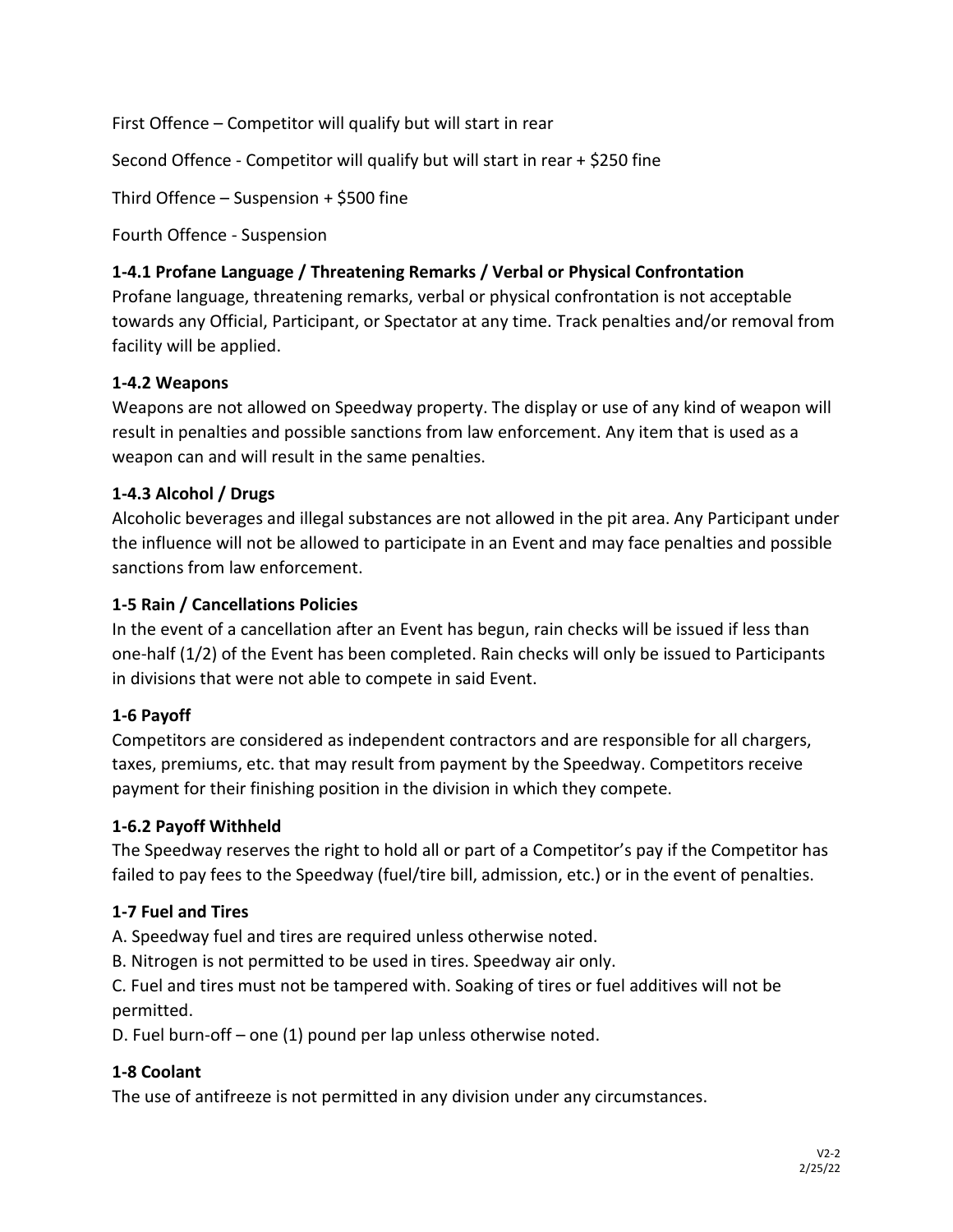#### **1-9 Exhaust**

Cannot extend more than ½ inch from the body.

#### **1-10 Roll Cages**

A. All divisions must follow the NASCAR Late Model Stock Car roll cage specifications.

B. NASCAR Late Model Stock Car diagrams:



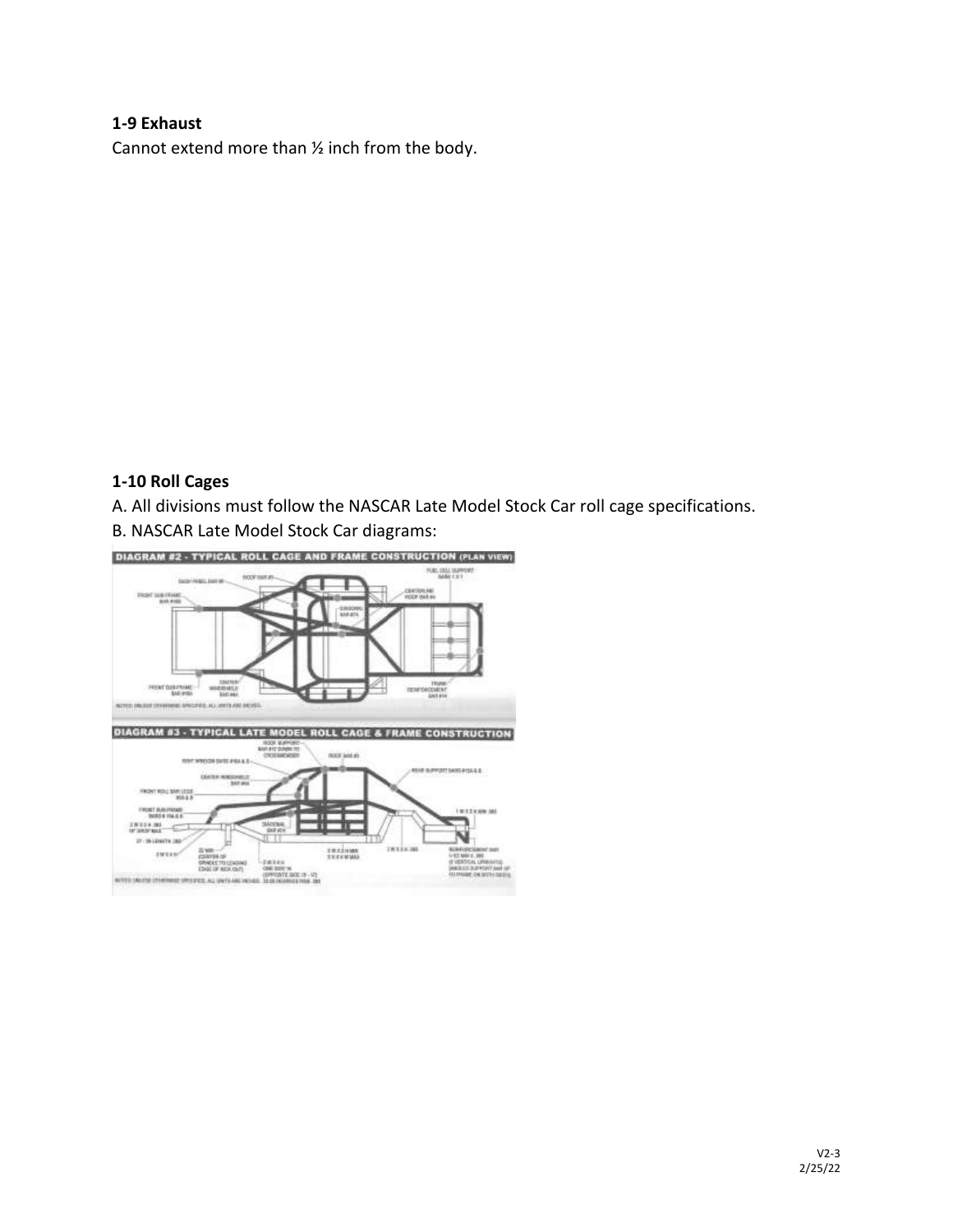

# **SECTION 2 – SAFETY**

*Please refer to Section 6 of the NASCAR Advance Auto Weekly Series Rule Book for complete Safety guidelines.*

**2-1** Stock car racing is an inherently dangerous sport. Each Member assumes that rick when he/she participates in an Event. The risk of serious injury or death cannot be eliminated and, in fact, will always be present at a high level. Members are required to advise their spouses and next of kin, if any, of this fact.

**2-2** Although safety generally is everyone's concern, NASCAR cannot be and is not responsible for all or even most aspects of the safety effort. NASCAR AND NASCAR EMPLOYEES AND REPRESENTATIVE OF NASCAR USUALLY ARE NOT IN ATTENDANCE AT NASCAR WHELEN ALL-AMERICAN SERIES EVENTS, AND THEREFORE ARE NOT IN A POSITION TO OBSERVE OR HAVE KNOWLEDGE OF UNSAFE PRACTICES, TRACK CONDITIONS, RACE CARS AND RACING EQUIPMENT. NASCAR THEREFORE, CANNOT AND DOES NOT TAKE RESPONSIBILITY FOR THE ADEQUACY – FOR PURPOSES OF SAFETY – OF THE RACING FACILITY, SAFETY PERSONNEL AND EQUIPMENT AND/OR CONDITIONS AT THE TRACK. In the NASCAR Advanced Auto Weekly Series, the responsibility for safety rests exclusively on the various participants in the Event(s) as follows:

A. Race Director: The Race Director is directly and finally responsible to ensure that the racing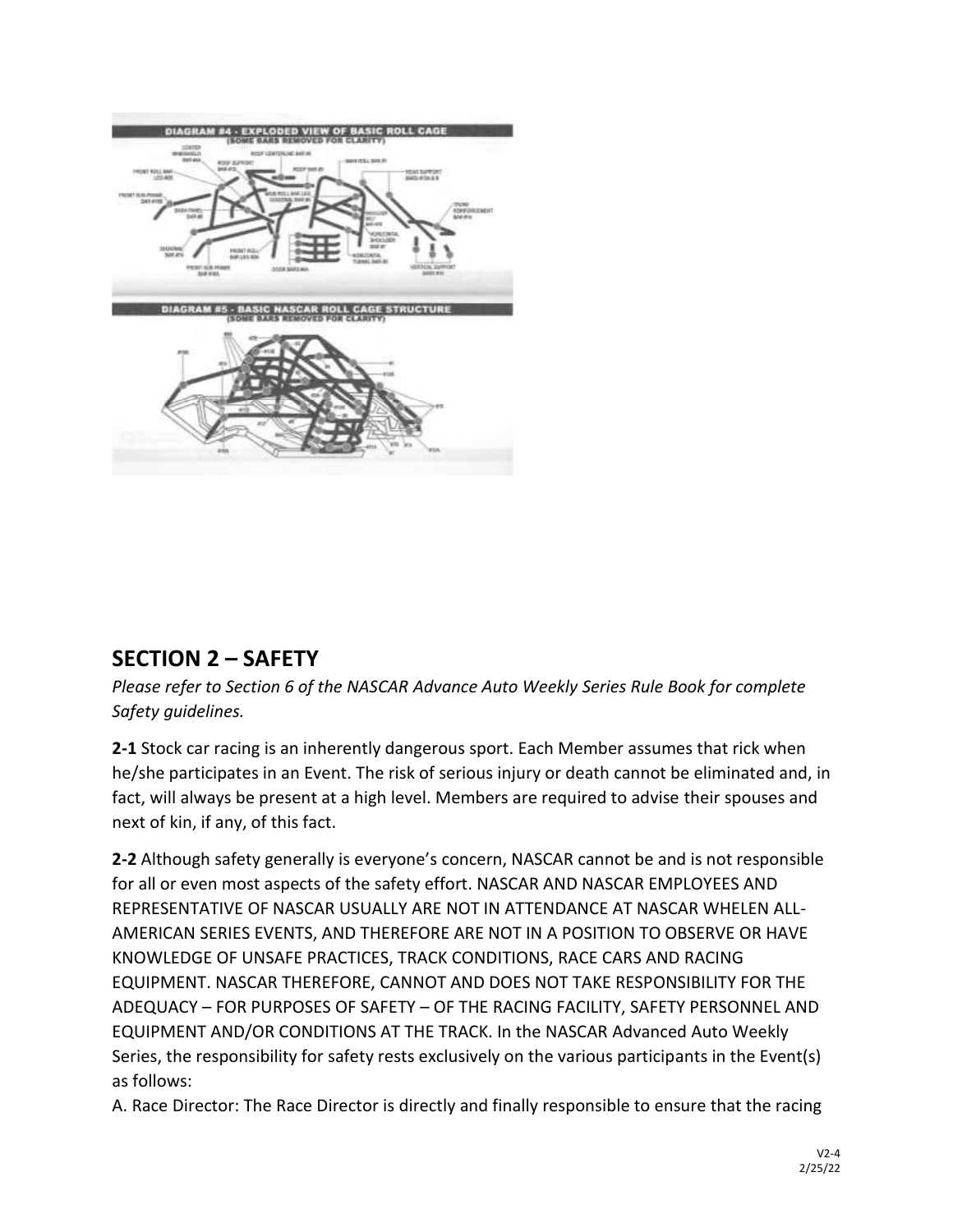facilities are adequate for the Event, both for the purpose of preventing injury where reasonably possible and responding to injury when it occurs; and that the conditions at the racing facility are maintained in a reasonable manner to reduce the risk of injury, all as more fully set forth in the Sanction Agreement applicable to the Event.

B. Competitors: All Competitors are obligated to inspect for any unsafe condition with respect to the racing facilities, his/her race car and all related equipment, and/or conditions at the track on a continuing basis before, during and after the Event. Competitors must report to the Race Director and Track Officials promptly any inadequacy or unsafe conditions in the facilities, race car, personnel and equipment, and/or conditions at the track. Competitors also are solely and directly responsible for the safety of their race cars and racing equipment and are obligated to perform their duties (whether as a car owner, driver or crew member) in a manner designated to minimize to the degree possible the risk of injury to themselves and others. NEITHER NASCAR, TRACK OFFICIALS, RACE DIRECTOR, OR THE PROMOTER CAN OR WILL BE RESPONSIBLE FOR THE ADEQUACY OF A COMPETITOR'S RACE CAR, RACING EQUIPMENT, OR RACING ACTIVITY TO ACCOMPLISH THIS PURPOSE.

C. Track Officials: Track Officials should report promptly to the Race Director, or Track Officials any observed safety inadequacies in the racing facility, safety personnel and equipment, and/or conditions at the track. In addition, if a Track Official observes any safety inadequacies in a Competitor's race car, racing equipment or conduct, the Track Official may take whatever action is deemed reasonable and appropriate in order to correct such inadequacy. Such action may include, but is not limited to, physical examinations, medical determinations and driver ability or experience tests. The Competitor is obligated to follow the Track Official's directives. NASCAR IS NOT RESPONSIBLE FOR THE ACTION OR INACTIONS OF ANY TRACK OFFICIAL AS IT PERTAINS TO SAFETY OR, FOR THE ADEQUACY OF A COMPETITOR'S RACE CAR, RACING EQUIPMENT, OR RACING ACTIVITY TO ACCOMPLISH THIS PURPOSE.

**2-3** Each Competitor agrees and consents that in the event of injury or death in the course of or as a result of an Event, NASCAR may obtain access to and copies of any and all medical records of the Competitor related to such injury or death.

## **2-4 PERSONAL SAFETY EQUIPMENT**

#### A. General

(1) Each Competitor is solely responsible for the effectiveness of personal safety equipment used during an Event. NASCAR, TRACK OFFICIALS, RACE DIRECTOR, OR THE PROMOTER ARE NOT RESPONSIBLE FOR THE EFFECTIVENESS OF ANY PERSONAL SAFETY EQUIPMENT.

(2) Each Competitor is expected to investigate and educate himself/herself fully with respect to the availability and effectiveness of personal safety equipment.

(3) The Race Director will be solely responsible for determining whether to mandate particular safety equipment, and may establish Local Track Rules. NASCAR strongly recommends, however, that each Competitor consider the use of and follow the guidelines regarding such equipment, as set forth in this sub-section and sub-section 6-4 of the NASCAR Advance Series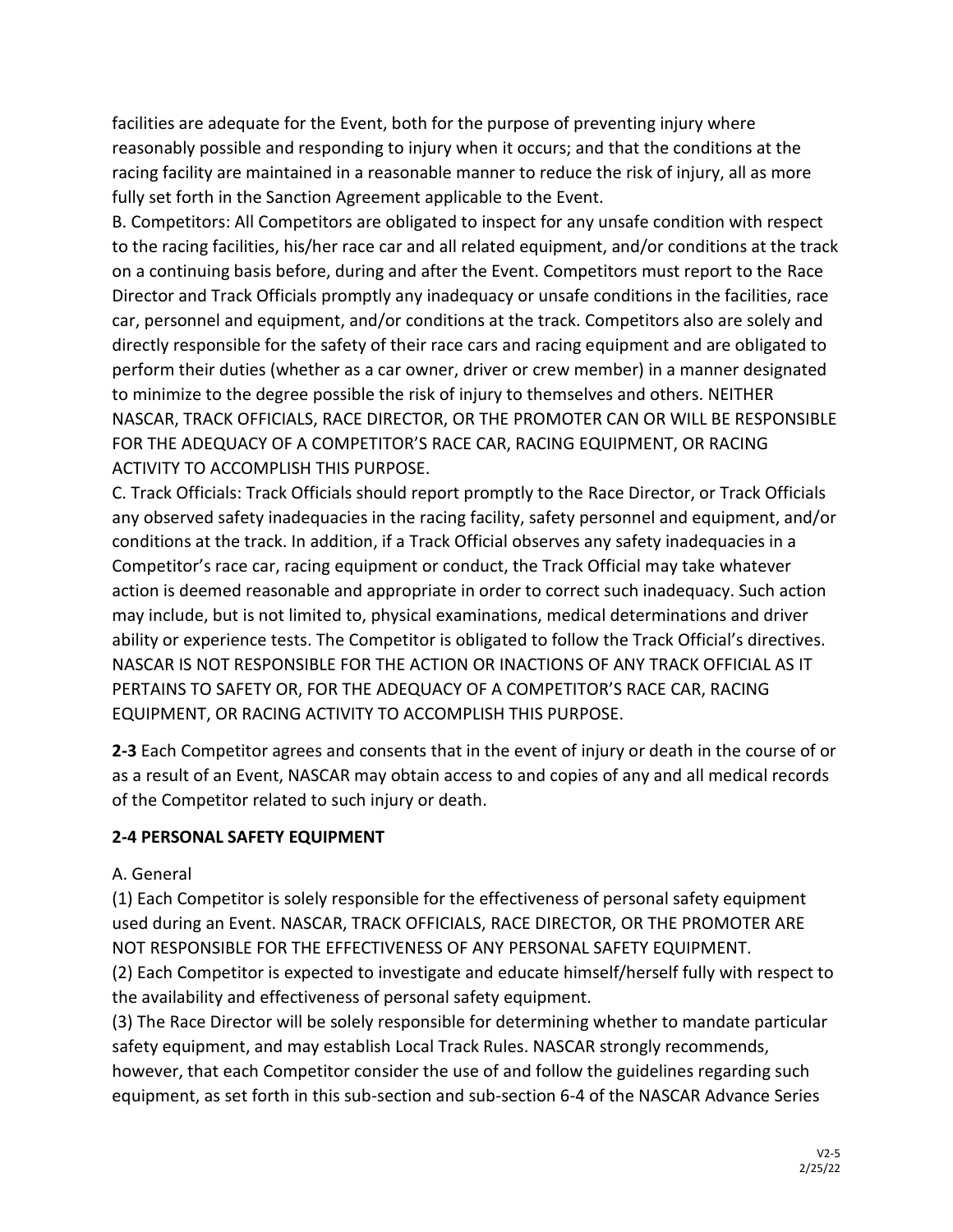Rule Book.

B. Protective Clothing

(1) Each driver should wear a resistant uniform meeting the SFI 3.2a/5 specification, as a minimum, and visibly display a valid SFI 3.2A/5 label on the outside surface of the left sleeve. (2) Each driver should also wear fire resistant accessories that effectively cover the remaining parts of the body. Shoes, gloves, head socks, and/or helmet skirts should meet the SFI 3.3 label. It is recommended that underwear and socks meet the SFI 3.3 specification.

(3) During Race conditions, any crew member who steps into the car servicing area should wear a fire resistant uniform meeting the SFI 3.2A/1 and fire resistant shoes meeting the SFI 3.3 specification as a minimum. A uniform meeting the SFI 3.2A/5 specification is recommended. A valid SFI-label should be visibly displayed on the outside surface of the left sleeve of the uniform and a SFI label should be visibly displayed on the shoes.

(4) Each crew member should also wear fire resistant accessories that effectively cover the remaining parts of the body.

(5) During Race conditions, any crew member involved in fueling the car of handling or transporting fuel in the garage or pit area, if any, should have all parts of the body protected by fire resistant clothing and/or equipment. The fuel handlers should wear a fire resistant uniform meeting the SFI 3.2A/5 specification, as a minimum and display a valid SFI 3.2A/5 label on the outside surface of the left sleeve. A once-piece uniform is recommended. Shoes and gloves should meet the SFI 3.3 specification and visibly display a valid SFI 3.3 label. A fuel resistant apron should be worn during refueling operations. The fueler apron should meet the SFI 52.1 specification and visibly display a valid SFI 52.1 label. It is recommended that underwear, head socks, and socks meet the SFI 3.3 specification.

(6) IT IS THE RESPONSIBILITY OF THE DRIVER AND CREW MEMBER, NOT NASCAR, TRACK OFFICIALS, RACE DIRECTOR, OR THE PROMOTER TO ENSURE THAT HE/SHE MAINTAINS, WEARS AND PROPERLY USES PROTECTIVE CLOTHING.

C. Other Safety Devices

(1) It is recommended that each car have, within the driver's reach, a manually controlled push or pull which activates a built-in, fully charged fire extinguishing pressurized cylinder, with a visible, operating pressure gauge. The extinguishing equipment should be fully charged with Dupont FE-36, 3M Novec 1230 or an equivalent type agent. This fire extinguisher cylinder must be securely mounted to the right side of the drive shaft tunnel or to the rear of the driver's sheet. Hose clamps, worm drive clamps or cable ties should not be used to mount this cylinder. A device(s) should be installed to keep the cylinder from sliding out of the mounting system. The primary purpose of this equipment is to protect the driver. Any car not outfitted with a fire suppressant system should have an adequate fire extinguisher with working pressure gauge that is clearly visible to the driver.

(2) It is recommended that each car have an additional fire extinguishing cylinder solely dedicated to extinguish the fuel cell area (trunk) and as an option, the same fire extinguishing cylinder may also be directed to the engine compartment.

(3) All entrants should have in their garage or pit area, if any, as part of their equipment, at all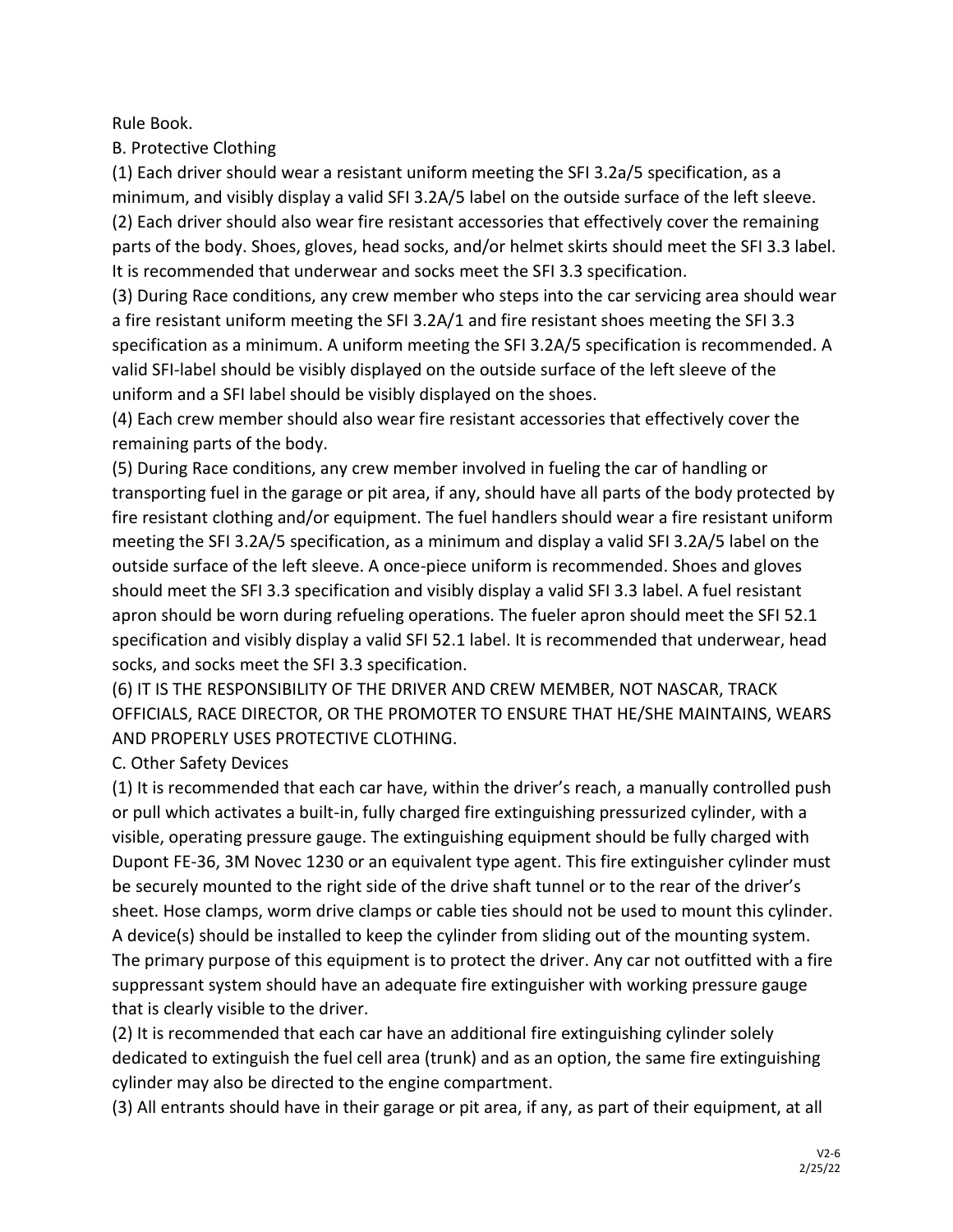times, a fully charged minimum 10 pound Class B fire extinguisher with a visible operating pressure gauge.

(4) Halon 1211 and Halon 1301 is not permitted by NASCAR.

\*D. Passengers should not be permitted to ride in or on a race car at any time, unless specifically instructed by Track Officials as part of a Speedway activity.

#### **2-4-1 Helmets / Head and Neck Restraint Devices / Systems**

A. Helmets

(1) Drivers should wear a full-face helmet, carrying one of the following specifications: FIA 8860-2004, FIA 8860-2010, Snell SA 2000, Snell SA 2005, Snell SA 2010, Snell SAH 2010, or SFI 31.1/2005. Helmet certification (label) should be affixed to the helmet at all times.

(2) The driver should wear the helmet in accordance with directions provided by the helmet supplier and/or manufacturer. Any modification to the helmet for any purpose should not detract from its effectiveness. Helmet surface protrusions such as visor tear-off posts should be removed.

(3) During Race conditions, any crew member who steps into the car servicing area, if any, should wear a helmet.

(4) During Race conditions, any crew member involved in refueling the car should wear a fullface helmet with a covering face shield and a fire resistant head sock or helmet skirt. (5) IT IS THE RESPONSIBILITY OF THE DRIVER/CREW MEMBER, NOT NASCAR, THE TRACK

OFFICIALS, RACE DIRECTOR, OR THE PROMOTER, TO ENSURE THAT HIS/HER HELMET IS APPROVED, CORRECTLY WORN, MAINTAINED, AND PROPERLY USED.

B. Head and Neck Restraint Devices / Systems

(1) At all times during an Event (practice, qualifying and competition), drivers should connect their helmet to an approved head and neck restraint device/system which is SFI-approved and acceptable to Track Officials.

(2) IT IS THE RESPONSIBILITY OF THE DRIVER, NOT NASCAR, TRACK OFFICIALS, RACE DIRECTOR, OR THE PROMOTER, TO ENSURE THAT HIS/HER DEVICE/SYSTEM IS SFI-APPROVED, CORRECTLY INSTALLED, MAINTAINED AND PROPERLY USED.

(3) For a list of SFI-approved Head and Neck Restraint Devices/Systems please refer to Section 6 of the NASCAR Advance Auto Series Rule Book.

## **2-4-2 Seat Belts**

A. Each car should be equipped with an SFI 16.5-approved, three (3) inches nominal in width maximum, minimum 6-point seat belt restraint system and display a valid SFI 16.5 label. It should have one (1) of two (2) approved release designs:

(1) Latch Lever: Utilizes a lever opening away from the body in a right to left hand movement, parallel to the lap belt with complete release of all belts. The lever should have a provision to prevent an unintentional release.

(2) Cam Lock: A circular handle or raised surface that turns in both directions for a motion of not less than 30 degrees before completely releasing all belts. A downward facing tab or toggle may be used provided that its length does not extend more than  $\frac{1}{2}$  inch beyond the outer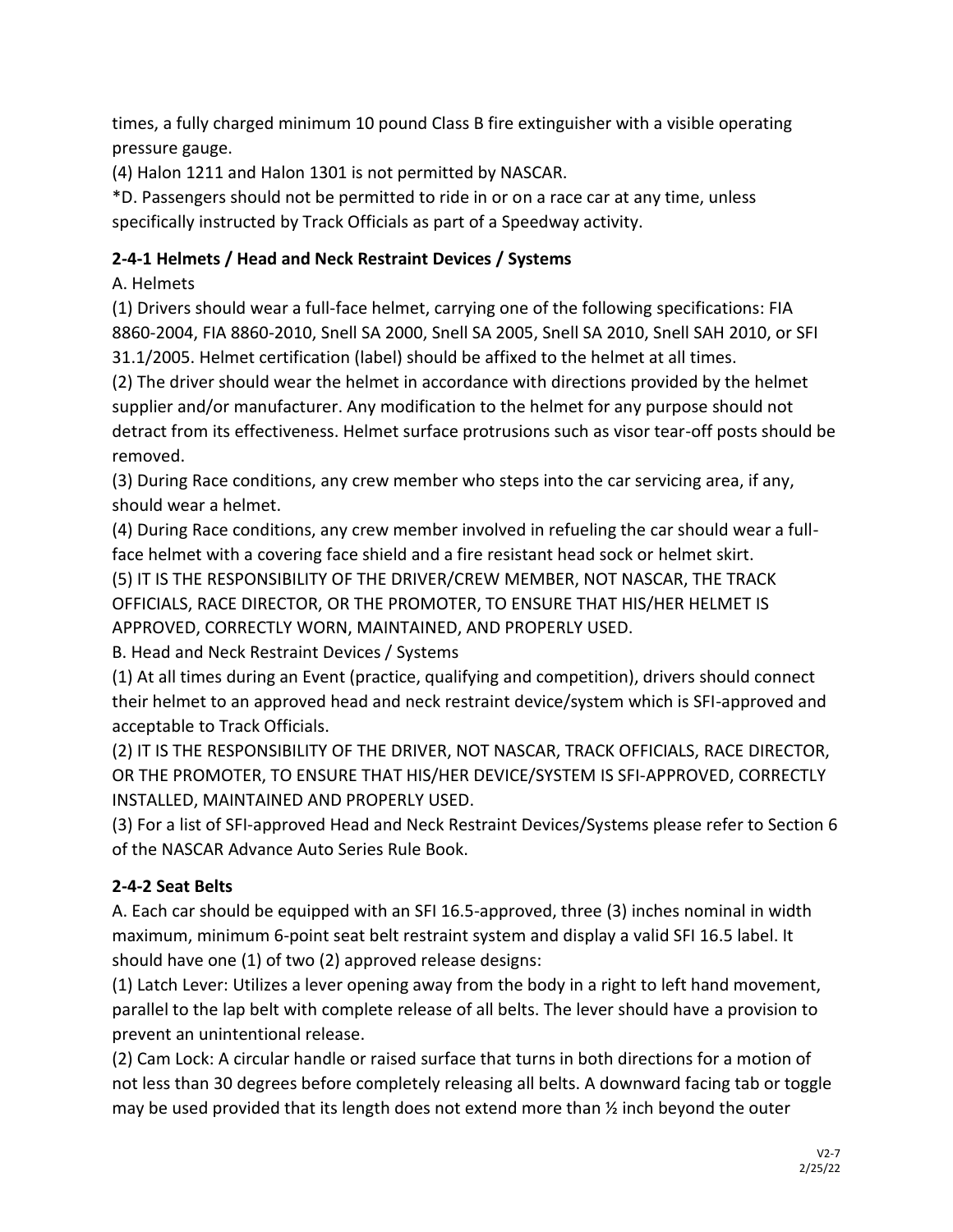diameter of the release mechanism unless a provisions to prevent unintentional rotation or release is provided.

B. The seat belt restraint system should be installed in accordance with directions provided by the system supplier and/or manufacturer. In addition, please note the following guidelines: (1) Lap belts should be installed and used in such a manner that, when secured to the latching mechanism, the seat belt webbing travels in a straight, clear and free path from the belt mount through the seat opening to the latching mechanism. When the driver is buckled in the seat, the free end of the seat belt webbing should rest in a position clearly aligned over the seat belt webbing entering any adjustment or latch release hardware.

(2) If a roller adjuster is used on the left lap belt it should have tension springs installed and it should be attached to and be part of the latch release mechanism directly with no webbing loop. The roller adjuster should not be attached to the lap belt mounting tab at the frame. A 3 bar slider, threaded to the manufacturer's instructions, may be used for the left lap belt length adjustment, in the absence of the roller adjuster. The 3-bar slider should be positioned outside the seat opening and as close to the mounting tab as possible. On the right lap belt, if a roller adjuster is used, it should have tension springs installed and the adjuster may be located anywhere on the belt except at the frame mounting tab. A webbing link may be used to connect the roller adjuster to the latching mechanism. A 3-bar slider, threaded to the manufacturer's instructions, may be used for the right lap belt length adjustment, in the absence of the roller adjuster. The three bar slider should be positioned outside the seat opening and as close to the mounting tab as possible. Wrap-around style lap belt mounts and hook/eye bolt style mounts should not be permitted; only tab style lap belt mounts secured with a nut and bolt should be permitted.

(3) Shoulder belts should mount to horizontal shoulder bar (#7) or shoulder belt bar (#7B) only. Only individual shoulder harness belts should be permitted. The seat opening should be a single or double open slot with a finished inside edge or grommet. Y-type shoulder harnesses should not be permitted. Wrap-around shoulder harness mounts should be permitted provided the belts do not cross behind the driver and all the wrap-around mount style shoulder belts should be retained by a guide on horizontal shoulder bar (#7) or shoulder belt bar (#7B) to prevent lateral movement of the belt on the roll bar. Shoulder belts may cross behind the driver provided they use a tab style mount and not a wrap-around mount. Each shoulder belt using a tab mount should use an individual mounting tab or a steel sleeve welded through horizontal shoulder bar (#7) or shoulder belt bar (#7B) and be secured with a nut and bolt. The seat opening should be a single, open slot with a finished inside edge or grommet where the shoulder belts cross behind the driver. Roller adjusters on the shoulder harnesses should have tension springs installed. Sternum or cross belts using metal or hard surface hardware should not be permitted.

(4) Approved 6-point anti-submarine belts should be mounted to the seat frame or a steel reinforced seat bottom mount. Either wraparound or tab style anti-submarine belt mounts should be permitted on 5-point or 6-point belts and should be installed in accordance with the directions provided by the system supplier and/or manufacturer.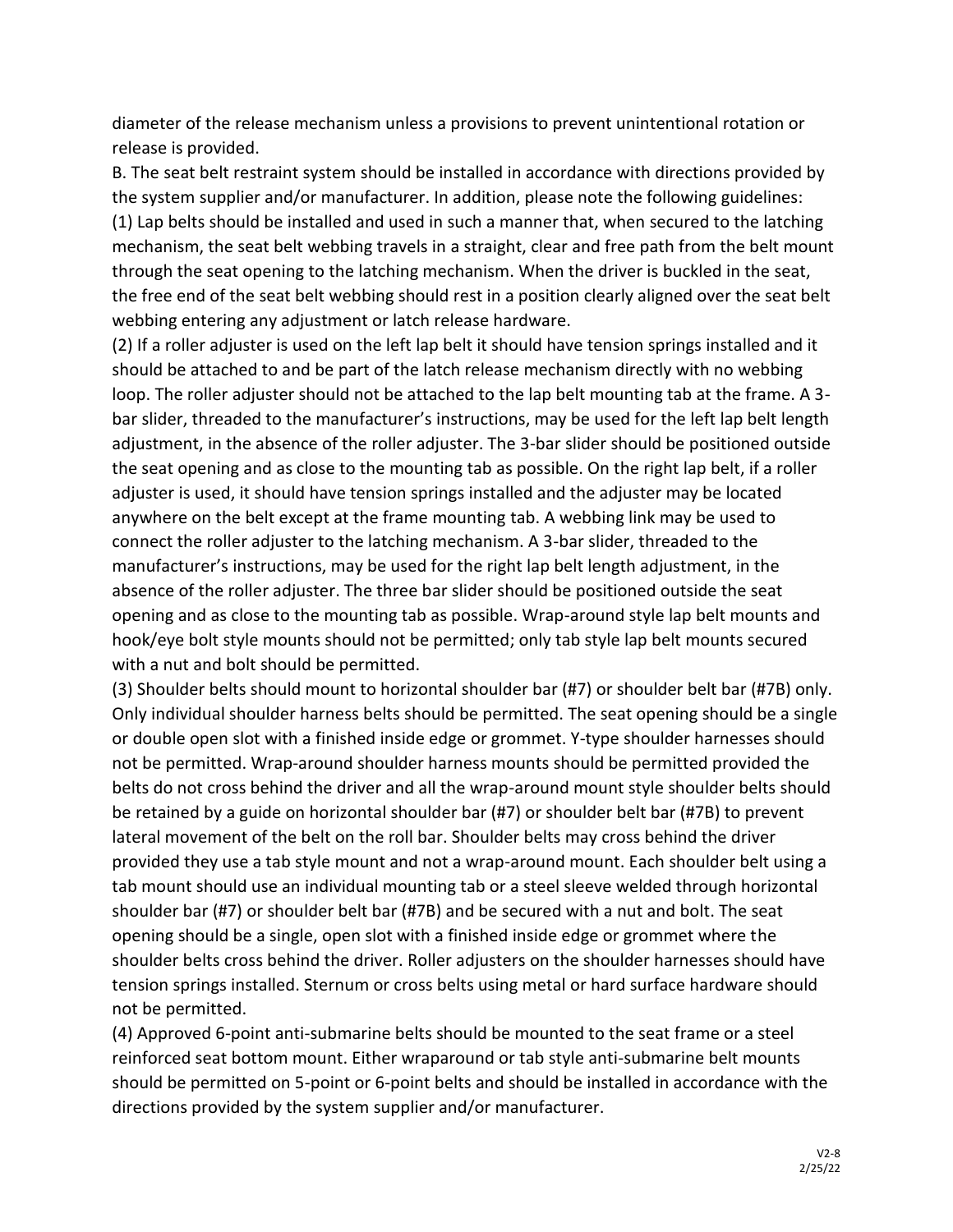C. The manufacturer's label should not be located under the adjusting mechanism when the driver is buckled in the seat and has tightened the seats belts and shoulder harness. If the label is under the adjusting mechanism, the label may be removed and relocated in a manner that does not affect the integrity of the belt material. The date of manufacturer should remain visible on the belt at all times. Seat belt restraint systems should not be used beyond two (2) years after their date of manufacture.

D. The driver should use the seat belt restraint system at all times on the race track. In accordance with the instructions and/or recommendations of the system supplier and/or manufacturer, as set forth above.

E. The SFI 16.5 approved seat belt restraint systems will remain approved until their expiration date which is two (2) years after the date of manufacture. The seat belt restraint systems should be used as a complete restraint system. Brands may not be mixed.

F. IT IS THE RESPONSIBILITY OF THE DRIVER, NOT NASCAR, TRACK OFFICIALS, RACE DIRECTOR, OR THE PROMOTER TO ENSURE THAT HIS/HER SEAT BELT RESTRAINT SYSTEM AND ALL COMPONENTS AE SFI 16.5-APPROVED AND LABELED, CORRECTLY INSTALLED, IN ACCORDANCE WITH MANUFACTURER INSTRUCTIONS MAINTAINED AND PROPERLY USED.

## **2-4-3 Seats**

A. IT IS THE RESPONSIBILITY OF THE DRIVER, NOT NASCAR, TRACK OFFICIALS, RACE DIRECTOR, OR THE PROMOTER, THAT HIS/HER SEAT, HEADREST/HEAD SURROUND ASSEMBLY AND ALL SEAT COMPONENTS ARE CORRECTLY INSTALLED, MAINTAINED AND PROPERLY USED. B. Each car should be equipped with a SFI 39.1-approved seat and headrest/head surround assembly displaying valid SFI 39.1 labels and be acceptable to Track Officials. Custom manufactured constructed from solid aluminum sheet material, from the seat bottom to the driver's shoulders, will be permitted if acceptable to Track Officials. Holes and/or modifications that, in the judgment of Track Officials, were made with the intent of weight reduction will not be permitted. All seat coverings and/or upholstery should be flame retardant.

C. The seat and headrest/head surround assembly should be installed in accordance with the directions provided by the system supplier and/or manufacturer.

D. A headrest/head surround assembly, acceptable to Track Officials should be used. Headrests/head surround assemblies should be designated to provide rigid support around both sides of the helmet and across the back and from the forward most point of the helmet chin bar in addition to allowing extra length for forward head motion during impact.

E. Optional strap-type headrest supports or nets should be equipped with a quick release fastener accessible to the driver.

F. The upper seat back should be secured to horizontal shoulder bar (#7) or to a bracket that is secured to horizontal shoulder bar (#7) with a minimum of three (3) high-quality bolts. The seat bottom should be secured to the car's structure with a minimum of two (2) high quality bolts per side. When mounting through aluminum seats or brackets, large diameter washers should be used.

G. The seat bottom should be secured to the car's frame/roll cage assembly with a tubular seat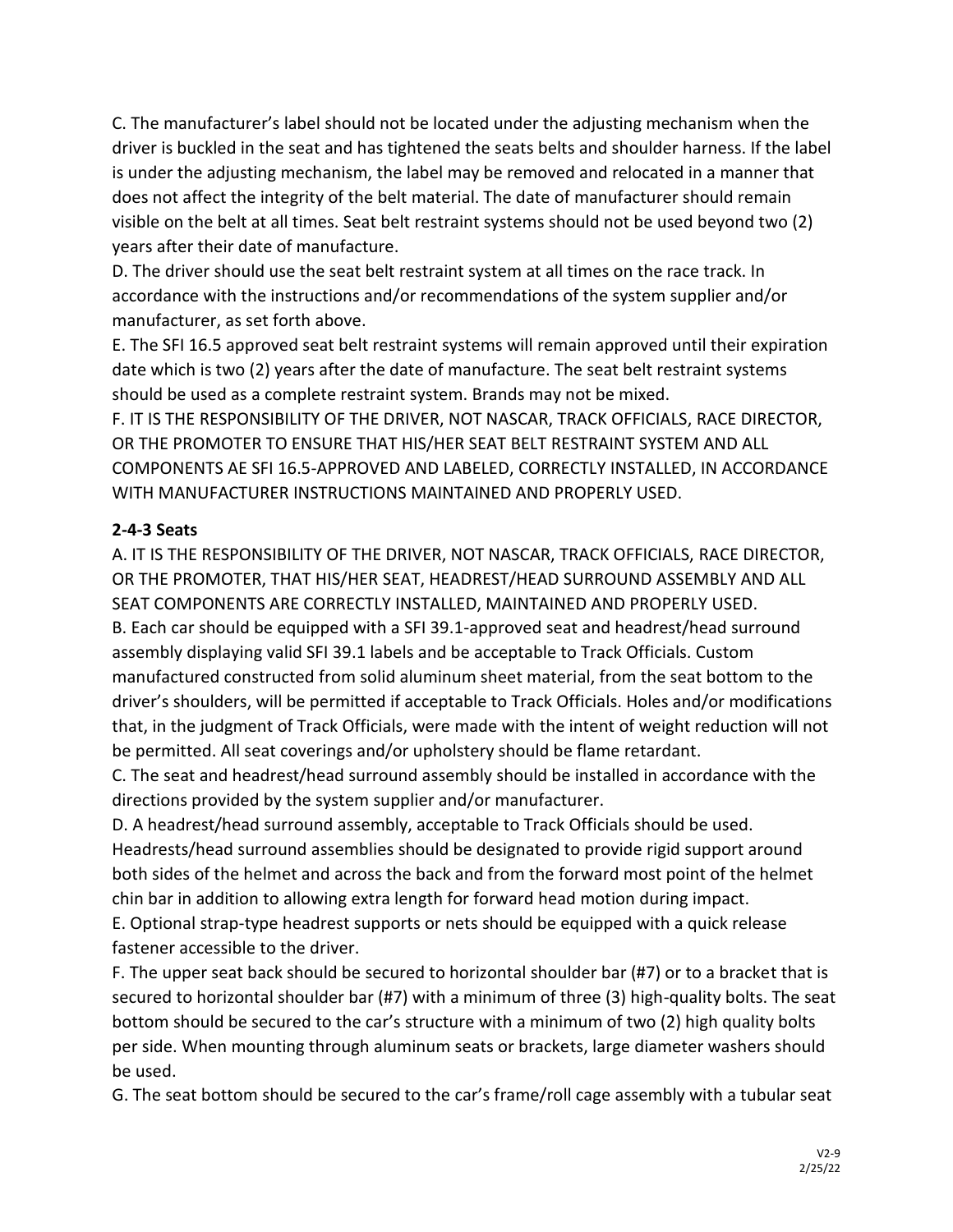frame in a symmetrical fashion with a minimum of two (2) high quality 5/16 inch minimum diameter bolts per side.

H. The seat shoulder support angle should not exceed 25 degrees from vertical when measured where the driver's shoulder contacts the seat with the seat installed in the car.

I. Rib/chest support structures, if used, should not interfere with the natural ingress and egress of the driver from the seat. Rib/chest support structures, if used, should provide full coverage from the seat back to the front of the driver's chest.

## **2-4.4 Window Nets**

A. A window net should be installed in the left side door window opening and should be positioned to cover the entire window opening. A window net should not be used beyond two (2) years from the date of manufacture.

B. The window net should be a rib type, made from a minimum  $\frac{3}{4}$  inch, maximum one (1) inch wide material with a one (1) inch square opening between the ribs.

C. All window net mounts should be a minimum ½ inch diameter solid magnetic steel rod or a minimum one (1) inch wide by 3/16 thick flat magnetic steel with mounts welded directly to the roll cage. The window net, when closed, should fit tight and be secured with a lever-type quick release acceptable to Track Officials. The latch should be mounted at the top in the front roof bar and release from the inside.

## **2-5 Race Vehicle Safety**

A. All lead must be securely fastened to car with at least two (2) ½ inch grade eight (8) bolts with a metal strap on the top and bottom. All weight must be painted white with the car number on weight. Any car or truck losing weight will be subject to fine or penalty. B. Drive shafts should be painted white and have the car's number on it. There should be a  $\frac{1}{4}$ inch by two (2) inch drive shaft loop.

C. All race vehicles should have a fire extinguisher or fire suppressant system. Fire extinguishers and fire suppressant systems should be secured with metal mounts.

# **SECTION 3 – INSPECTIONS AND ELIGIBILITY**

## **3-1 Time / Manner / Location**

All Race Equipment is subject to inspection by Track Officials at any time and in any manner and location as determined by Track Officials. All decisions by Track Officials regarding the timing, manner and location of inspection as well as which Race Equipment will be inspected are final, non-appealable and non-reviewable except as provided in sub-section 1-6 of the NASCAR Advance Auto Parts Weekly Series Rule Book.

## **3-2 Inspection Area**

Only those persons approved by Track Officials may be admitted to the inspection area.

## **\*3-3 Car Eligibility**

Track Officials will determine whether Race Equipment meets the applicable specifications for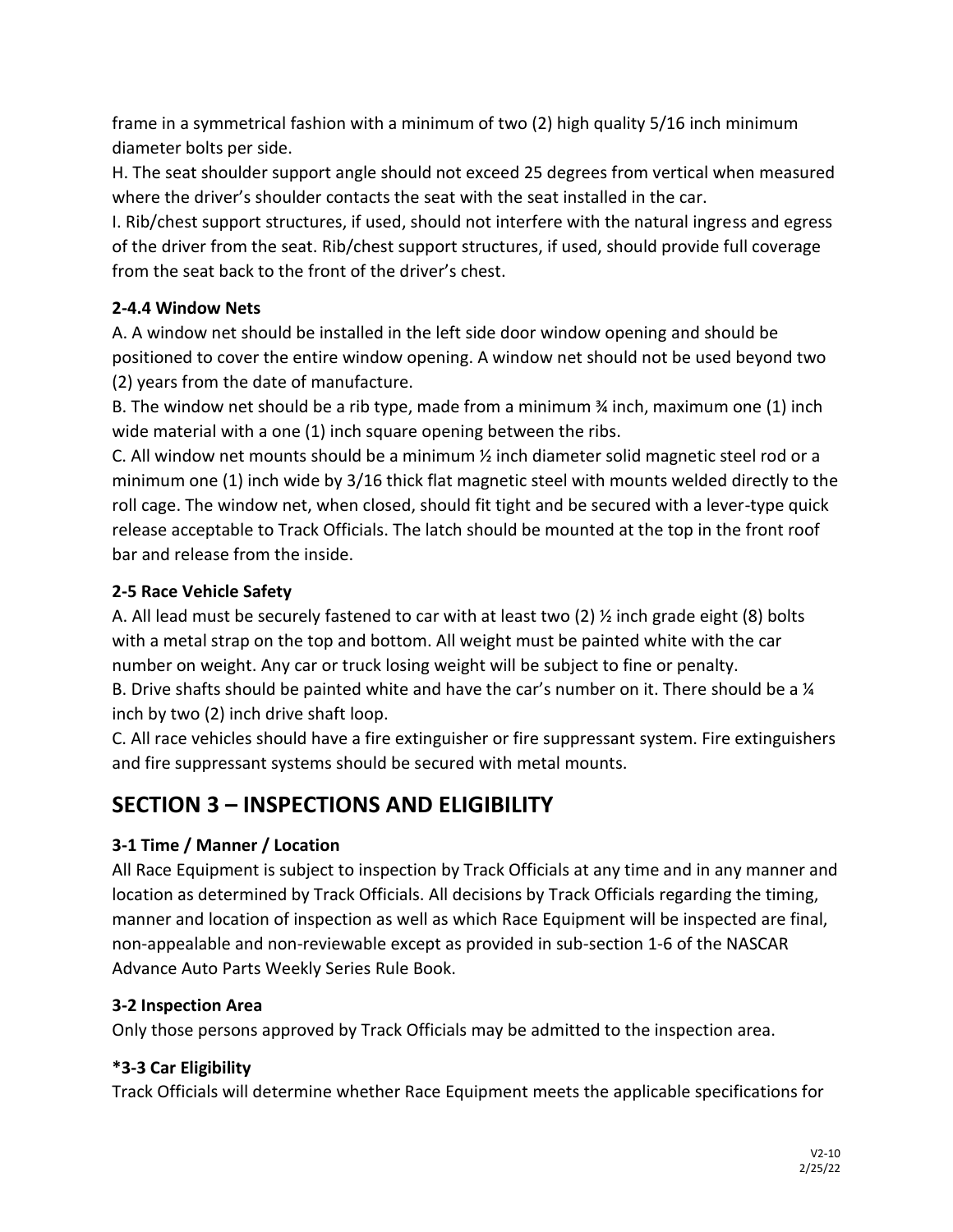an Event as specified by the Track Officials. Except as provided below, only Race Equipment determined by the Track Officials to meet the applicable specifications are eligible to compete in the Event. Such determinations may be made by Track Officials at any time before, during, or after the Event, and may be made by Track Officials in the interests of racing competition and fairness, any modifications caused or required by In-Race accidents.

Competitors that practice for a Race or make an attempt to compete in an Event and are unable to will be to receive last-place points for that Event.

## **3-4 Competitor Obligations**

A competitor must take whatever steps are requested by a Track Official, including tear down of the car, to facilitate inspection of Race Equipment. This obligation includes, but is not limited to, installing inspection holes, inspection points, and/or other means of inspection in the frame, roll cage bars, engine components, and the like. NASCAR, Track Officials, Race Director, or the Promoter are not responsible for payment, reimbursement, damage or loss to the Competitor as a result of such inspections.

#### **3-5 Inspection Prior to Competition**

If a Track Official determines prior to competition that the car, including any Race Equipment does not meet the applicable specifications, the car will not be permitted to compete unless, the Track Official deems the Race Equipment eligible to compete.

#### **3-6 Car Sealing/Impounding**

A. A NASCAR and/or Track Officials have the right, for inspection purposes, to seal or impound Race Equipment entered and competing in an Event. NASCAR, Track Officials, Race Director, or the Promoter are not responsible for payment, reimbursement, damage or loss to the Competitor as a result of such sealing or impounding.

B. In Events where cars are impounded after qualifying, only repairs or adjustments authorized by NASCAR of Track Officials may be performed. All repairs and/or adjustments may result in a penalty.

#### **3-7 Inspection After Competition**

At an event where the Track Officials or the Local Track Rules require inspection after the Event, any Race Equipment that has competed in the Event may not be removed from the race car or taken from the racing premises without permission of the Track Official in charge of the Event.

## **3-8 Cars / Equipment / Parts Failing To Meet Specifications**

NASCAR or Track Officials have the right to confiscate any Race Equipment without obligation for payment or reimbursement, which fails to meet applicable specifications during an Event or that is used altered in violation of Local Track Rules. If NASCAR or Track Officials determine that any Race Equipment used by a Competitor does not meet Local Track Rules, Track Officials may declare the car ineligible for the Event, disallow the Competitor's qualifying times, withdraw Competitor's opportunity to qualify for the Event, loss of finishing position, disqualification of the Competitor(s) from the Event and/or make such determination as may be appropriate in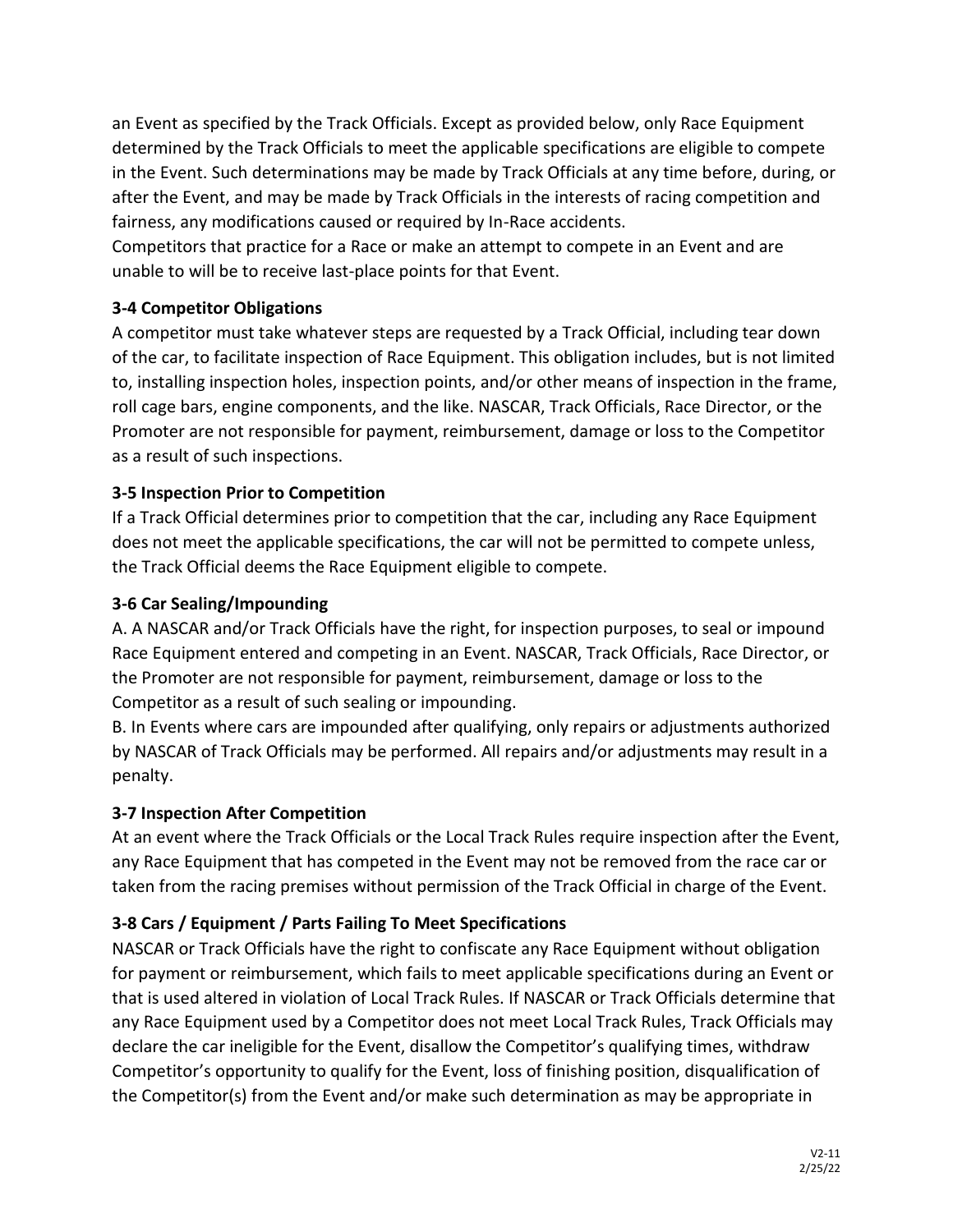the interest of competition. This will not be deemed as a penalty of Section 12 of the NASCAR NASCAR Advance Auto Parts Weekly Series Rule Book and is not appealable under that Section.

#### **3-9 Competitive Analysis**

From time to time, NASCAR or Track Officials may determine that, in the interest of competition, it is necessary or appropriate to undertake an analysis of the performance capabilities of any Race Equipment. The Competitor shall take whatever steps are requested by NASCAR or Track Officials for this purpose. If, in the judgment of NASCAR or Track Officials, any Race Equipment has been altered or modified to compromise the results of the competitive analysis, NASCAR may assess penalties pursuant to Section 12 of the NASCAR NASCAR Advance Auto Parts Weekly Series Rule Book. If, in the judgment of NASCAR or Track Officials, any action(s) or procedure(s) were conducted with the intent to alter or compromise the competitive analysis, NASCAR may assess penalties pursuant to the aforementioned Section 12. NASCAR and/or Track Officials also have the right to seal or impound Race Equipment for this purpose. NASCAR, Track Officials, Race Director, or the Promoter are not responsible for payment, reimbursement, damage or loss to the Competitor as a result of such analysis, sealing or impounding.

## **3-10 Finality of Inspection / Eligibility Decisions**

Inspection and/or eligibility decisions, including decisions regarding a Competitor's compliance with equipment related procedures set forth in the Local Track Rules, are final, non-appealable and non-reviewable except as provided in sub-section 1-6 of the NASCAR Advance Auto Parts Weekly Series Rule Book.

# **SECTION 4 – RACE PROCEDURES**

## **4-1 Race Procedures Defined**

Race Procedure is the manner in which an Event is conducted. It includes, but is not limited to, determinations regarding the eligibility of car(s) for competition, a Competitor's compliance with competition-related procedures as set forth in the Rule Book, qualifying procedures, the line up of the cars, the start of the Race, the control of cars throughout the Race by flags, lights or other direct communication between Track Officials and Competitors, the election to stop or delay a Race, control of pit activity, flagging, the positioning of cars at any time, the addition of lap(s), the assessment of lap and time penalties and the completion of the Race.

#### **4-2 Driver Responsibilities**

A. The Driver shall be the sole spokesperson for the car owner, crew members and others assigned to the racing team in any and all matters pertaining to the Event. At all Events, the driver assumes responsibility for the actions of his/her car owner and team members, and may be subject to disciplinary action as a result. At all Events, the driver assumes responsibility for assigning and directing the activities of all crew members and others assigned to the racing team who enter the car servicing area of pit road, and for spotter(s) and for ensuring that they report to their designated area at the appropriate times. The driver will be the only team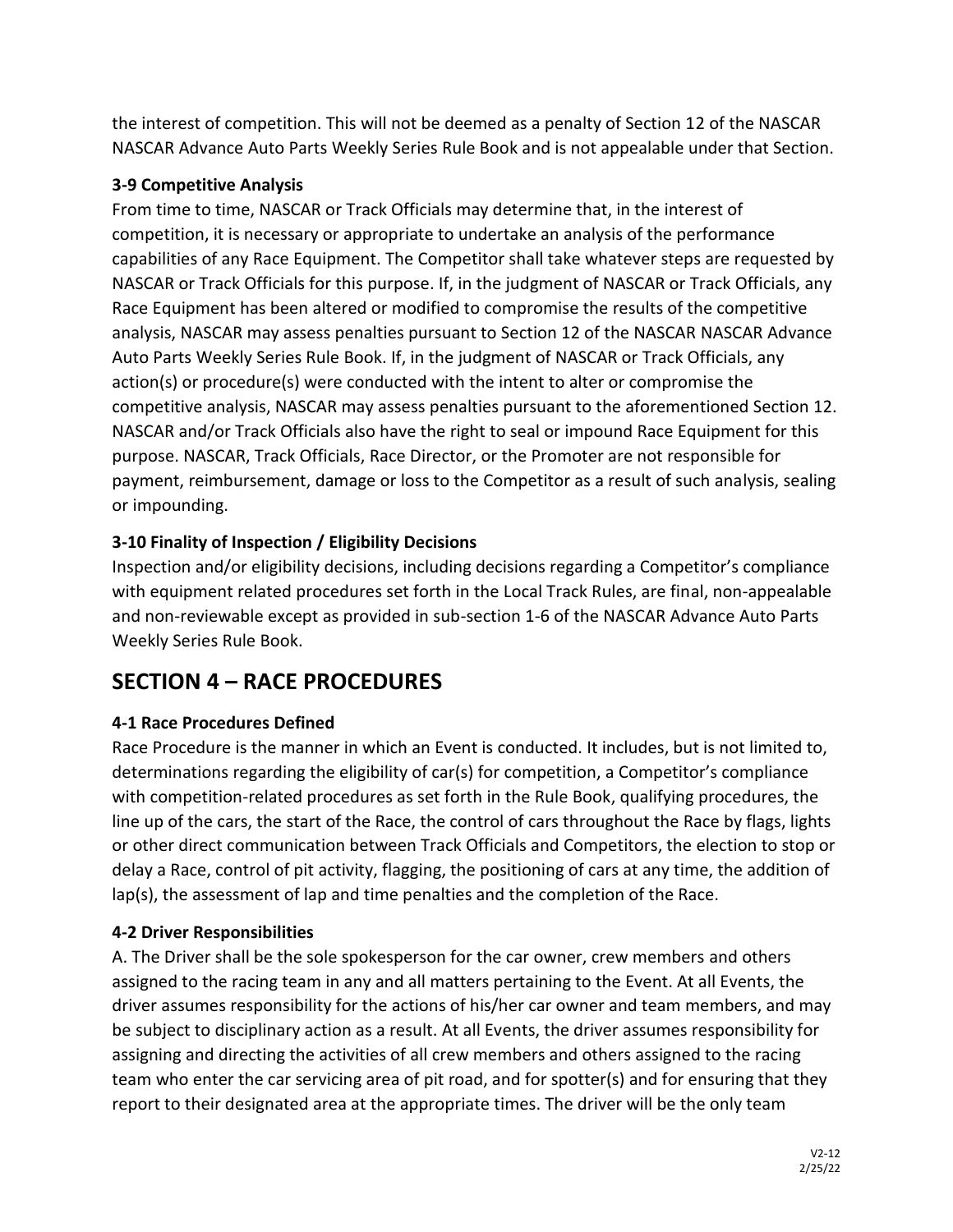representative authorized to withdraw a car from the Event.

B. All drivers must be on time to compete in the qualifying sessions and Races for which they are scheduled. Any driver or car not ready to compete within five (5) minutes of the time called, may be sent to the rear of the line, repositioned within the order of the qualifying session or race, or left out of the remainder of the day's qualifying sessions or racing activities, at the discretion of the Speedway Officials. Exceptions may be made if notice is given to Speedway Officials in adequate time.

C. Changes of the driver at any time must not be made without advance notification to and approval by Track Officials. In any condition, other than when a Race is halted due to a red flag, a driver change must be made in the car's assigned pit box or pit area only. If a driver change is made while the red flag is displayed, the car must relinquish its position and move to the rear of the field when the Race is resumed and remain there until the green flag restart, unless otherwise instructed by Speedway Officials. A driver change between qualifying and the Race will result in the car having the go to the rear of the field to start the Race.

D. A car's eligibility to compete in the Event will be at the discretion of the Speedway Officials.

## **4-3 Starting Positions Determination**

A. A driver may not attempt to qualify more than one (1) car in a single qualifying session or qualifying Race. A car may only make one (1) qualifying attempt per session unless authorized by Speedway Officials. A driver may qualify only one (1) car for an Event. The time accredited to each car determines their starting position as set forth below. When two (2) or more cars have the same qualifying times, the starting position for the Event shall be determined by the current calendar year Track Point Standings in the Series for which the Event is a part (or the current NASCAR Advance Auto Parts Weekly Series National Driver Points Standings if Track Points are not relevant). If point standings do not prevail, then the driver setting the duplicate time first would start in front of the other. In the event of European style qualifying (cars qualifying in groups) a random draw by the drivers setting the duplicate times will determine the starting positions.

\*B. Qualifying or a handicap point system may be used to determine starting positions. The method used should be brought to the agreed upon by the Track Officials and the Race Director, and should be brought to the attention of all Competitors before the race program starts. If the qualifying sessions are not completed due to weather or other adverse circumstances and if a handicap point system is not in use, Track Officials may use Track Point Standings or times from a practice session.

## **4-4 Race Start**

A. All cars that are in the official starting line-up must be on the starting grid ready to participate five (5) minutes before the pace laps start unless otherwise directed by a Track Official.

\*B. Cars that fall out during pace laps will be eligible for last place Track Points. Cars that fall out of the Race during the pace laps will not be eligible for payment.

C. Once the field of cars is lined up and the starter signals the drivers to be ready, pace laps may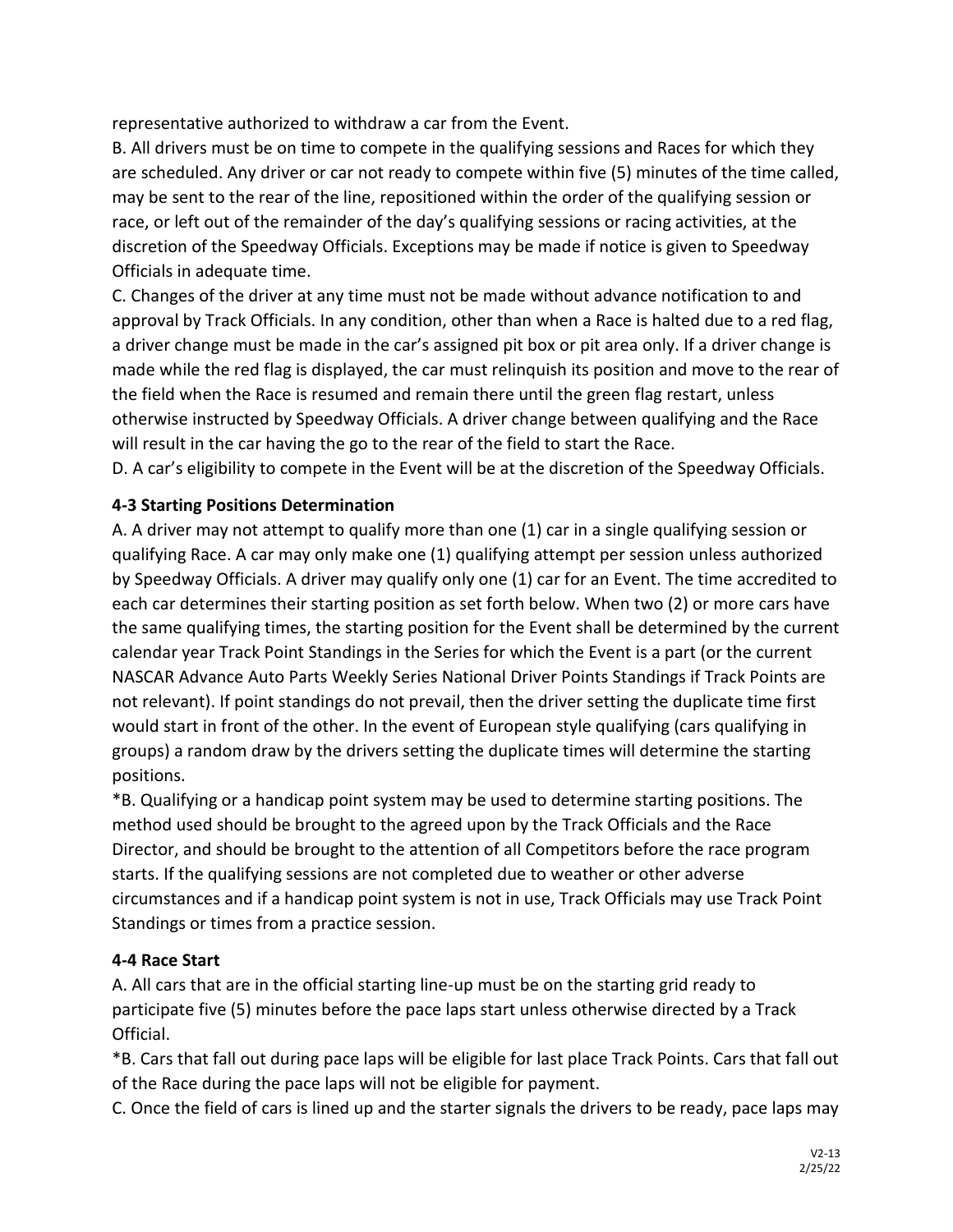be set at the discretion of Track Officials. During the pace laps, if a car does not maintain its designated position in the starting field, Track Officials may reposition the car at their discretion. Scoring and the required Race distance begin when the leader crosses the start/finish line after the starting flag is displayed.

D. Unless otherwise directed by Track Officials, the car awarded the pole position will be given the choice of starting on the pole or taking the outside position in the front row. The car awarded the pole position will be used as the control car for the start of the Race.

E. At Events where the cars are impounded by Track Officials after the starting lineup is determined, teams will not be permitted to make any repairs, adjustments, add fuel, changes of car parts and/or components before the affected car receives the green flag on the race track, unless otherwise authorized by Track Officials.

F. When a driver change is made during a Race in order for the initial driver to receive points and prize money, the initial driver must start the Race. Otherwise, the points and prize money will be awarded to the relief driver. Driver changes will not be permitted from the start of pace laps until after the car completes the first scored lap.

G. All driver changes must be authorized by Track Officials. If a driver change is made before the start of a Race, the car must relinquish its starting position and start at the rear of the field. Driver points and prize money will be awarded only to the starting driver. H. Backup Cars:

(1) Once qualifying has begun (whether completed or not), of the starting field has been determined, if a backup car is used, the car must start the Race at the rear of the field. (2) If qualifying is not completed due to weather or other adverse circumstances, and a backup car was authorized prior to the starting field being determined, the Track Officials will make the determination whether a backup car has had adequate practice to remain eligible for its assigned starting position. If the determination is made that the car is not eligible for its assigned positions, the car will start at the rear of the field.

## **4-5 Race Halt**

A. Track Officials will determine whether the race track is suitable for competition.

B. A Race may be stopped at the discretion of the Track Officials at any time they determine, or on the exercise of their independent judgment, that the track is not suitable for competition. C. Upon resuming the Race, following a Race halt, all subsequent laps may be scored.

## **4-6 Race Halt / Restart Before One (1) Lap Completion**

A. When a Race is stopped before the completion of one (1) lap, there shall be a complete double-file restart in the original starting positions, except any car that is involved or not able to return to its position at the time of the restart shall lose its original position and Track Officials shall determine the starting position for such car(s) at the rear of the field.

## **4-7 Race Halt / Caution Period / Restart After One (1) Lap Completion**

A. When a Race is stopped after the completion of at least one (1) lap, cars will line up in their respective track order in which they were scored. If there is no restart, and the Race is declared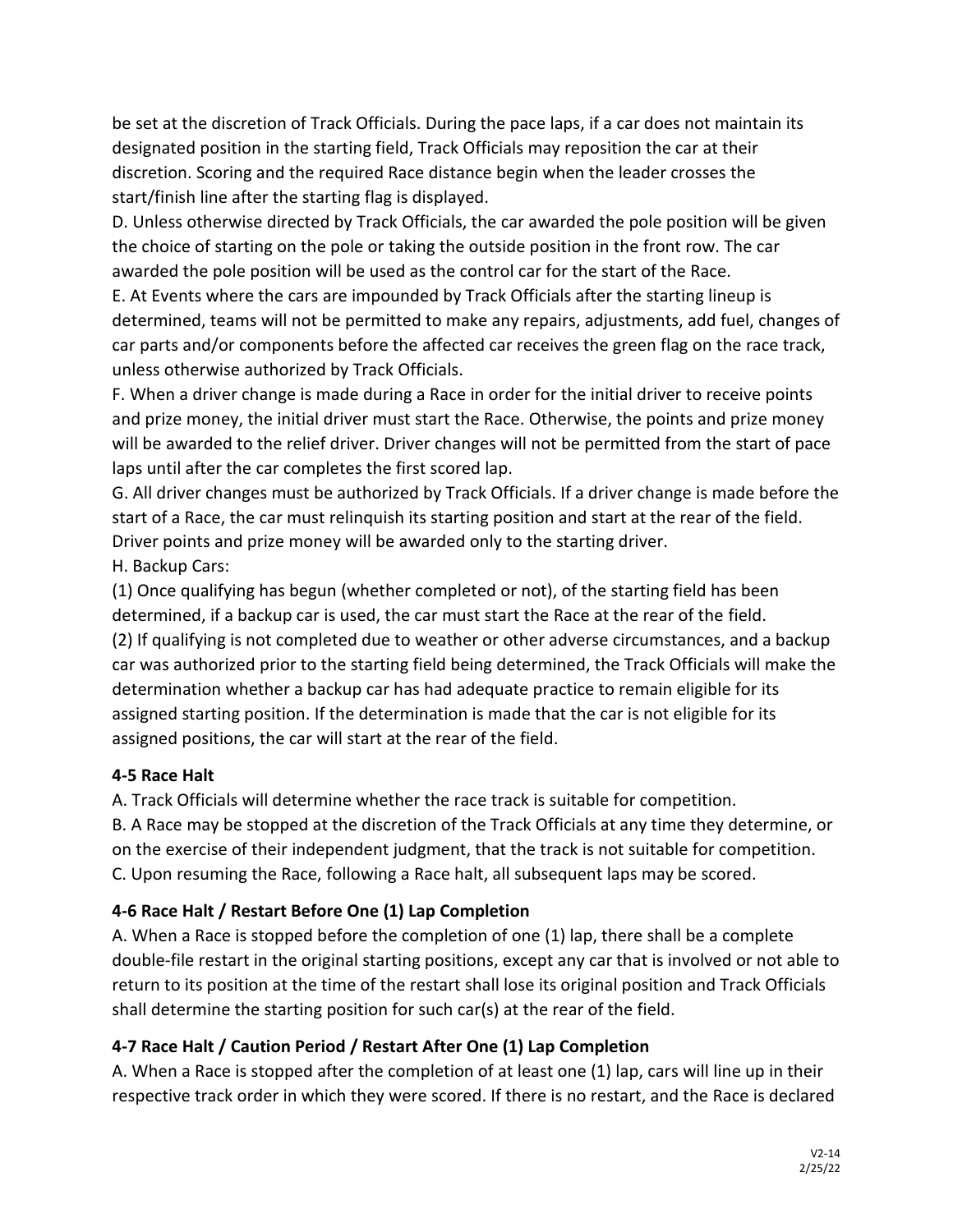official, the cars will be scored as outlined in the Official Completion section.

\*B. Restart procedures will be made known at the Pre-Race drivers meeting. When the starter/officials give the "double up" signal, cars will choose the inside or outside lane using the cone. Cars must not move from the lane in which they choose. The flagman will restart the race.

(1) The lead car will be the control car for the restart.

(2) All lapped cars must line up in their respective track position, behind the last car on the lead lap.

(3) The car awarded the "Free Pass" at the time of the last completed green flag lap must line up behind the last lapped down car in the running order (end of the field). Each division will use the Free Pass.

(4) Car(s) that have been issued a race procedure penalty must line up at the "Tail of the Field" in their respective track position.

(5) Car(s) involved in an accident, altercation, etc. must go to the tail of the field, behind all cars on the track.

(6) Once the leader receives the "one to go" signal at the start/finish line, all cars exiting pit road will restart at the rear of the field unless otherwise directed by Track Officials.

(7) Car(s) electing to lay over to the inside column, must allow all car(s) to pass on the outside, and then double-up at the "Tail of the Field" in their respective track position.

C. All car(s) must maintain their respective track position and stay in their lane and/or line until they have crossed the start/finish line for the restart.

\*D. Any car that brings out three cautions in one Race may be parked.

## **4-8 Race Halt / Adverse Circumstances**

When an Event is halted due to rain, curfew or adverse circumstances, the Event may be rescheduled to a date and time to be determined by NASCAR and Track Officials. Unless otherwise determined by Track Officials, the rescheduled Event program shall start with the incomplete portion of the previous Race and all original entries shall start in the position they held when the Race was stopped.

#### **4-9 Lap or Time Penalties**

A lap or time penalty is the act during a Race of detaining a car and its driver for a certain time or number of laps, whichever is appropriate as determined by Track Officials. A lap or time penalty is not a "penalty" within the meaning of Section 12 of the NASCAR NASCAR Advance Auto Parts Weekly Series Rule Book and is not appealable under that Section. A lap or time penalty may be imposed when the Competitor has violated the NASCAR/Track Rules, a directive from a Track Official, or a known pit road or race procedure including but not limited to, intentionally causing or attempting to cause a caution period, aggressive driving, passing the caution vehicle, going above the pre-established blend line when exiting the pits, passing prior to the start/finish line on the initial start, restart violation, and verbal abuse of, or inappropriate gestures to Track Officials. A Competitor shall not receive a lap or time penalty after the Race unless in the closing laps of the Race, a Competitor violates a NASCAR/Track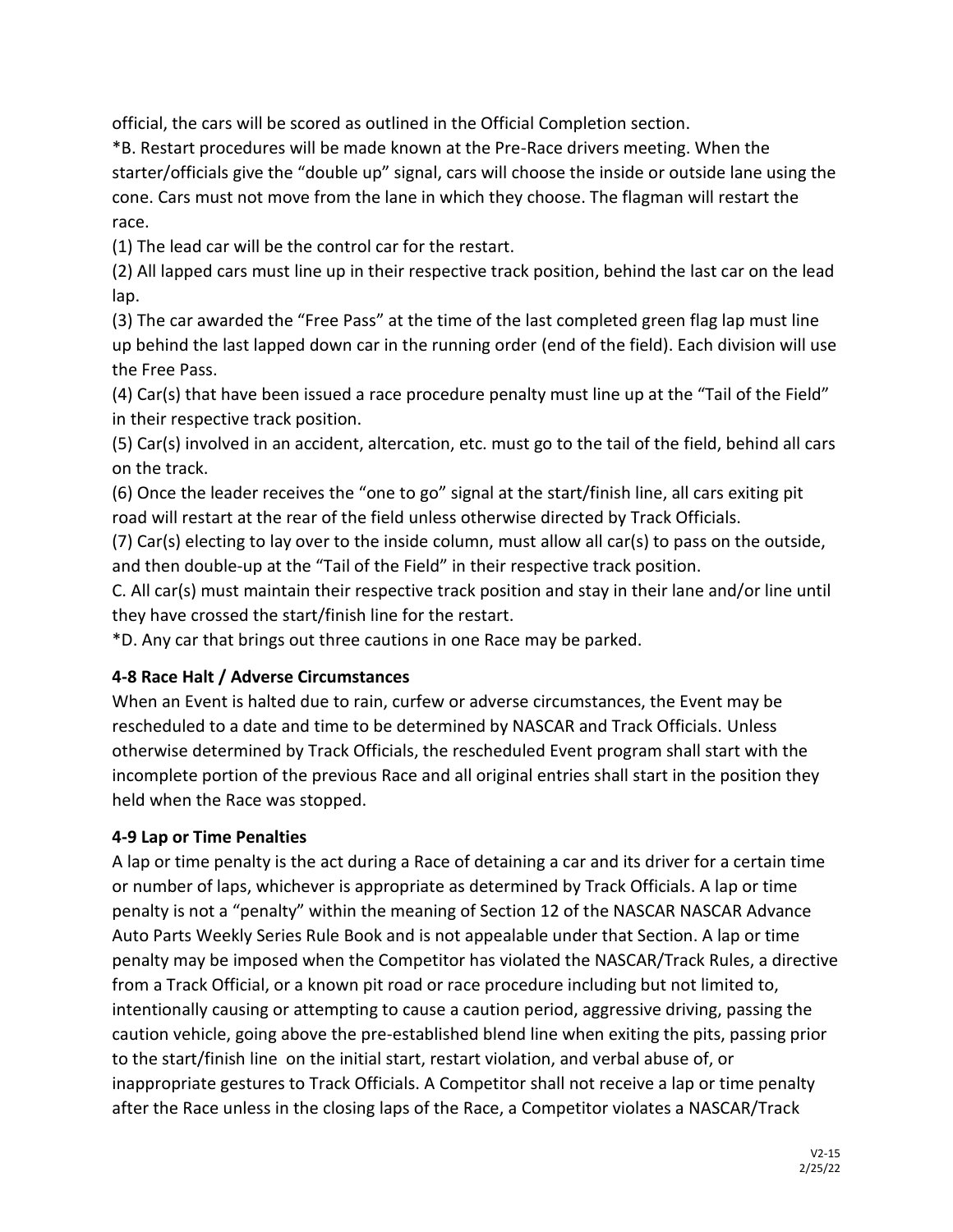Rule, a directive from a Track Official, or a known Race of pit road procedure, and there are not enough laps remaining in the Race for the Track Officials to impose a lap or time penalty. If a post Race lap or time penalty is imposed, a scoring correction reflecting penalty will be permitted prior to the posting of official Race results.

#### **4-10 Parking**

The Track Officials may direct a Competitor to cease competition, to leave the racing premises, or to bring the car to the pit road and/or garage area for a specified number of laps and/or a specified time penalty, for the balance of the Race, if it is necessary to do so in order to promote the orderly conduct of the Event(s). Such a directive will be given only in extraordinary circumstances, as determined by Track Officials. It will not be deemed or constructed to be a disqualification, suspension or other "penalty" within the meaning of Section 12 of the NASCAR Rule Book and is not appealable under that Section.

#### **4-11 Race Start / Finish Line**

The start/finish line shall be considered to extend from the grandstand retaining wall to the pit service wall or a point in the infield. Any car driven by its driver between these points may legally be scored, receive the green, yellow, black, white or the checkered flags. Unless otherwise authorized, the leading edge of this line shall be considered the scoring points, as determined by Track Officials.

#### **4-12 Official Completion**

A. All Races will be run until the leader has completed the required Race distance, which means the advertised distance, except as described in sub-section 9-14C & D of the NASCAR Rule Book. A Race will not be considered officially completed if the leader has not completed the halfway distance.

B. Once the leader receives the white flag at the start/finish line and the yellow flag is displayed and/or the caution lights illuminated (yellow), the Race will not be restarted.

C. Required Race Distance Is Greater Than Advertised Distance -

In the closing laps, when the Race is under a caution period, the required Race distance may be extended beyond the advertised distance. If the Race is restarted with two (2) laps or less laps remaining of the advertised distance, the Race may be concluded with up to three (3) restart attempts that would consist of a green flag lap, a white flag lap and a checkered flag finish. If, after the final restart attempt, the leader has not received the white flag under a green flag condition, the Race will be concluded under caution. All additional laps, if any, will be counted and scored. The Track Officials at their sole discretion may limit the number of restart attempts to complete the Event.

D. Required Race Distance Is Less than Advertised Distance -

If, when the halfway distance has been reached or surpassed by the leader, Track Officials determine in their sole discretion that unforeseen circumstance prevent the completion of the advertised distance or make it impractical to continue or complete the Race within a reasonable time after it has been stopped, the Race will be considered officially completed as of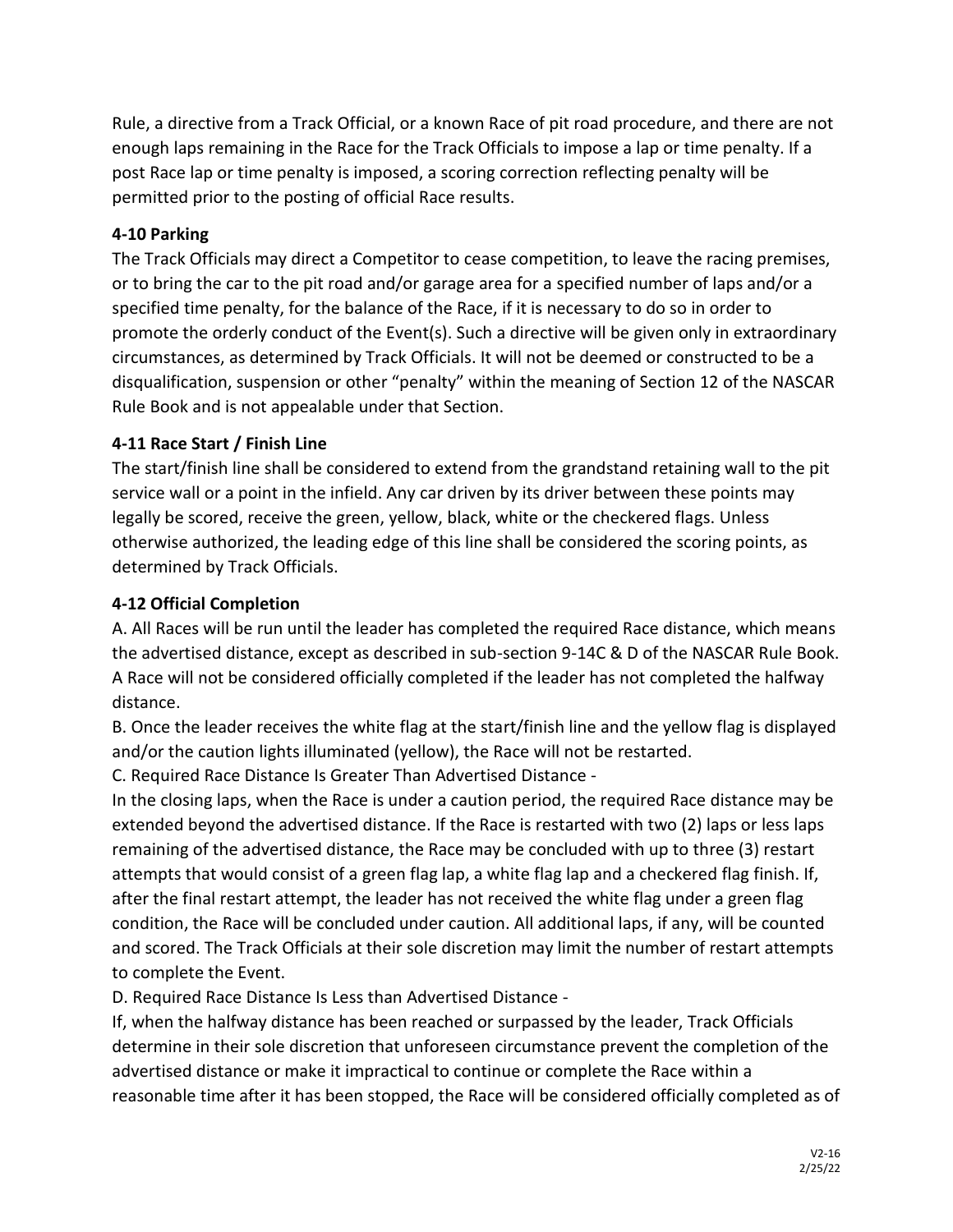the last lap completed by the leader prior to the race halt, and the finishing positions will be determined as they would have if the Race had been restarted.

## **4-13 Pit Procedures During Race**

*Please refer to Section 9-15 of the NASCAR Advance Auto Parts Weekly Series Rule Book.*

# **SECTION 5 – RACE PROCEDURES (FLAG/LIGHT RULES)**

## **5-1 General**

Track Officials will establish and enforce the flag rules for each Event. The procedure for use of flags by Track Officials may vary for individual tracks or Races.

## **5-2 Green Flag**

A. The green flag signifies the start or restart of racing conditions. The Track Officials will signify one (1) lap to go, a lap before the green flag will be displayed.

B. At the initial start of the race, the starter will display the green flag at his/her discretion. Cars must maintain their respective track position/lane as designated by Track Officials until they have crossed the start/finish line.

C. All restarts shall be made at a designated area on the race track and will be made known to the drivers in the Pre-Race drivers' meeting. If the leader does not restart when he/she reaches the designated area on the race track, the starter will restart the race. Once the green flag is displayed, cars must maintain their respective track position/lane as designated by Track Officials until they have crossed the start/finish line.

## **5-3 Blue Flag With Diagonal Yellow (or Orange) Stripe**

The blue flag with a diagonal yellow (or orange) stripe signifies that faster traffic is overtaking the cars begin signaled. Cars being given this flag must prepare to yield to overtaking traffic.

## **5-4 Yellow Flag / Pit Entry Flag / Light**

A. The yellow flag/light signifies a caution period. The yellow flag will be displayed and the caution (yellow) lights illuminates immediately following any cause for the caution period. ALL CARS MUST REDUCE THEIR SPEED TO A CAUTIOUS PACE, maintain their respective track position independently and form a single line behind the lead car. The track position of each car will be determined by the Track Officials and NO PASSING WILL BE PERMITTED, unless directed by Track Officials. Cars must maintain, under their own power, a reasonable speed considering the conditions that exist on the track. Determination of a reasonable speed is a judgment call and will be made by Track Officials.

B. Cars returning to the race track from the pits during a caution period must wait for the continuous line of cars behind the caution vehicle, unless otherwise directed by track officials. C. Cars may not pass the caution vehicle unless directed to do so by a Track Official. Any cars illegally passing the caution vehicle or Race leader will be black flagged or re-positioned at the discretion of the Track Officials.

D. Any driver who, in the judgment of Track Officials, intentionally causes or attempts to cause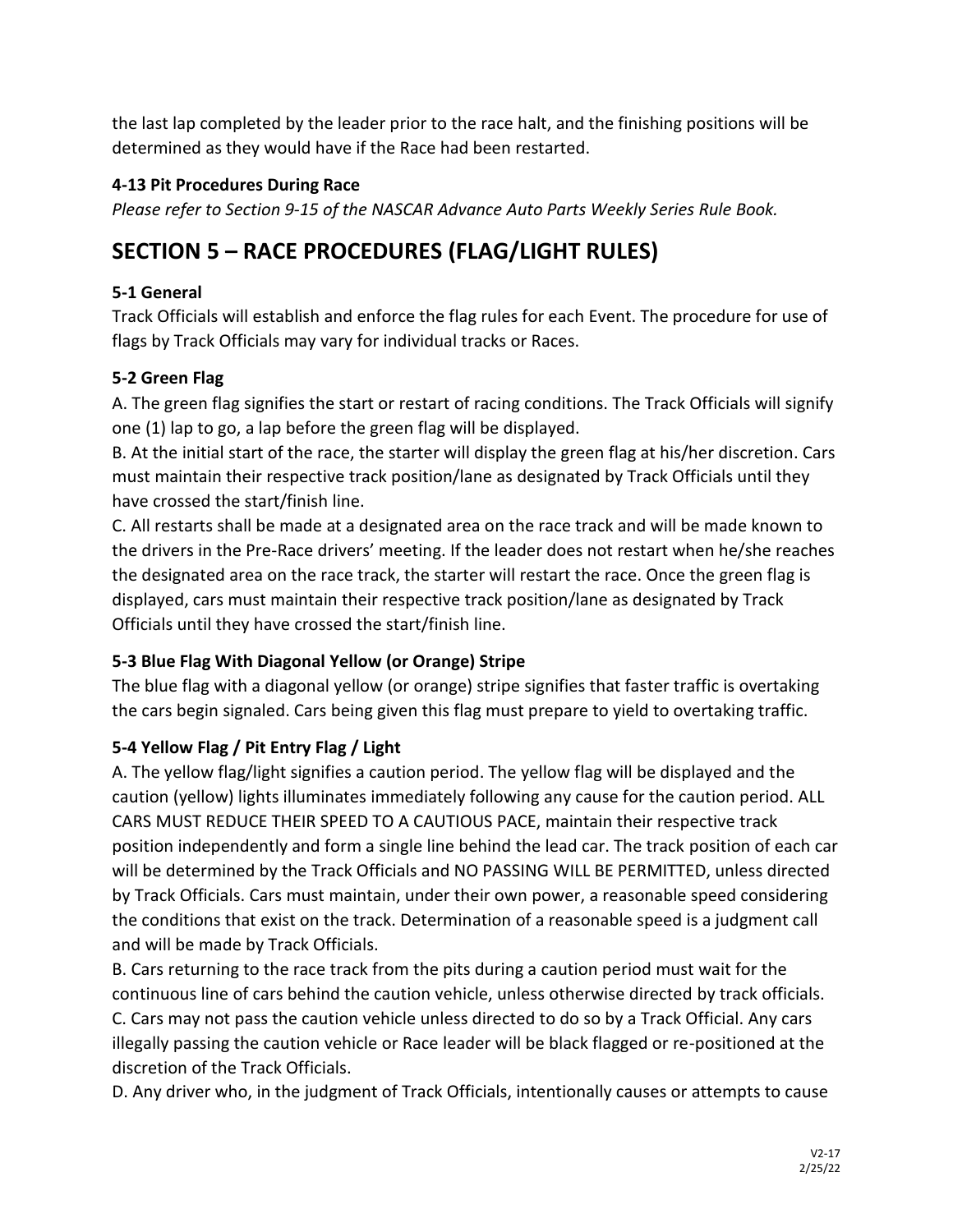a caution (yellow flag) condition by stopping or spinning out or any other action, may be penalized.

#### **5-4.1 Free Pass**

A. After the yellow flag is displayed and/or caution lights are illuminated (yellow), the first eligible car, one (1) or more laps down to the leader at the time of a caution period, will be given (1) lap back. The car must maintain a reasonable speedway (what determines a reasonable speed will be at the discretion of Track Officials). The eligible car will be instructed to line up behind the caution vehicle. When the "one (1) to go" signal has been given the eligible car will be instructed by Track Officials to pass the caution vehicle in order to gain one (1) lap back and will restart the Race at the tail of the field.

B. A car is not eligible to receive the "Free Pass" when, in the judgment of Track Officials, the car was involved in, or the reason for the caution. Under these circumstances, the "Free Pass" will not be awarded to any car. If a car(s) is under penalty, the car(s) in the garage, the car(s) is behind pit wall, make a pit stop before pit road is open, or making a pit stop before being released on the "one (1) lap to go signal" the car(s) will be deemed ineligible and the "Free Pass" may be awarded to the next eligible car.

\*C. In Races that caution laps are not counted, Track Officials may choose to insert the Competitor's "Free Pass" lap into the scoring equipment and not have the driver pass the caution vehicle.

## **5-5 Red Flag**

THE RED FLAG SIGNIFIES THAT THE PRACTICE OR RACE MUST BE STOPPED IMMEDIATELY REGARDLESS OF THE POSITION OF THE CAR ON TRACK. The red flag shall be used if, in the opinion of Track Officials, the practice or Race should be stopped immediately. Cars should be brought to a stop in an area designates by Track Officials. Repairs or service of any nature or refueling will not be permitted when the Race is halted due to a red flag unless authorized by Track Officials. All work must stop on any car in the pit area when the red flag is displayed during the Race, unless authorized by Track Officials or unless the car has withdrawn from the Event. Work must not be resumed until the red flag is withdrawn.

## **5-6 Black Flag / Black Flag with White Cross**

A. The black flag signifies the driver must go to the pits immediately and report to the Track Officials at the car's assigned pit area. It does not mean automatic disqualification. At the discretion of Track Officials, if the driver does not obey they black flag directive, the driver may then may be given the black flag with a white cross at the start/finish line to inform the driver that any additional scoring of his/her car will be discontinued until further notice. B. In addition to the black flag, Track Officials may use a blackboard or black flag number indicator in full view of the Competitor of which the number of the car is being black-flagged will be shown. Track Officials may also communicate to the crew the black flag directive.

## **5-7 White Flag**

A. The white flag signifies that the leader has started his/her first lap. When the yellow flag is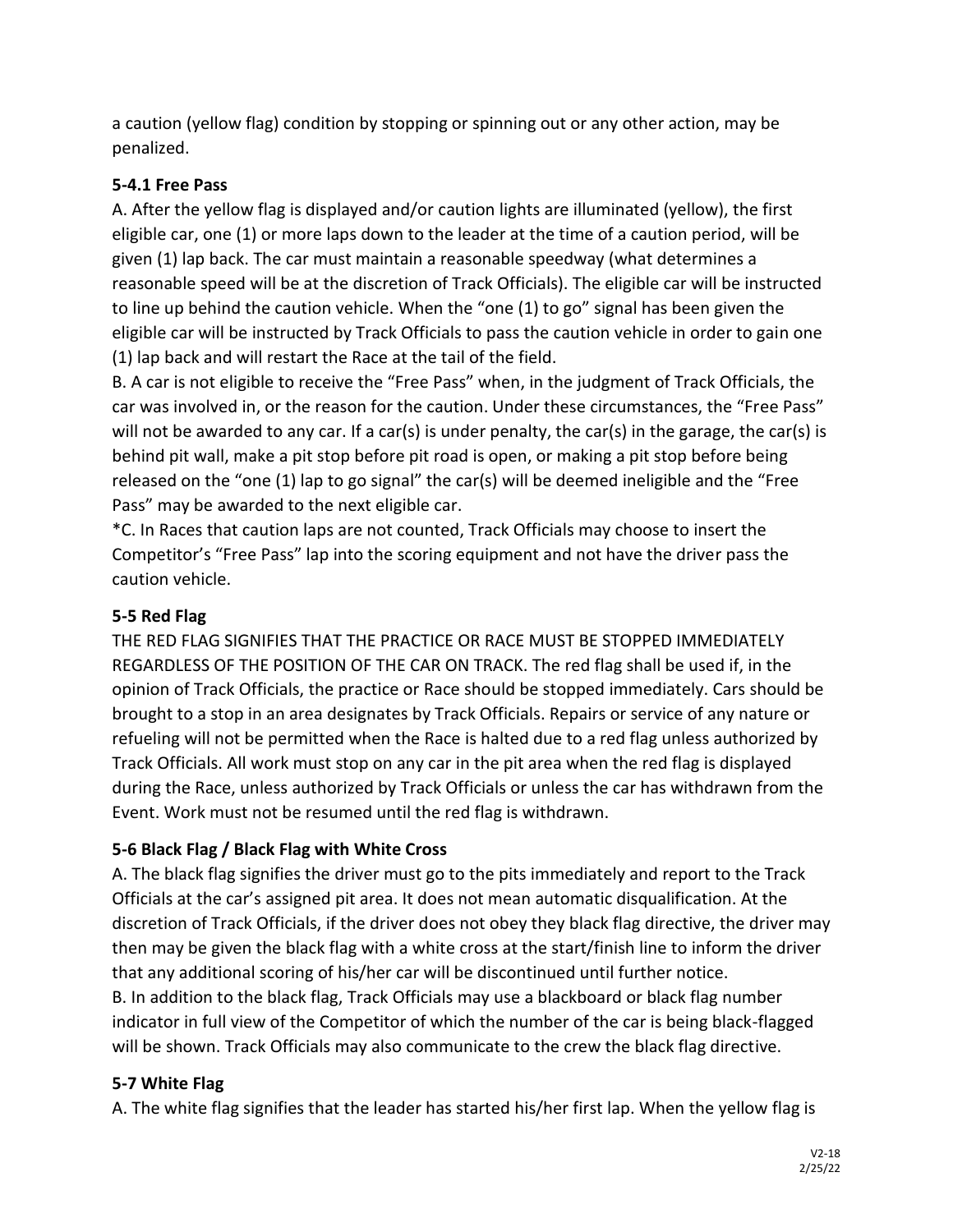displayed and/or the caution lights are illuminated (yellow) during the white flag lap, cars will be scored based on their respective track position. NO PASSING WILL BE PERMITTED as long as the car(s) maintain a reasonable speed considering the conditions that exist on the track. The determination of respective track position and reasonable speed are judgment calls that will be made by Track Officials.

B. Cars may not receive any assistance after the leader has received the white flag at the start/finish line except for cars making a pit stop. Violation will result in the car not being scored on that lap.

C. Any Competitor assisting another competitor after passing under the white flag may be subject to a lap or time penalty.

## **5-8 Checkered Flag**

A. The checkered flag signifies that the Race is completed. When the required Race distance has been completed by the lead car, the Race distance will be declared "officially complete" regardless of the flag being displayed. The definition of the required Race distance is provided on sub-section 9-14 of the NASCAR Advance Auto Series Rule Book.

B. When the checkered flag is displayed and the Race leader completes the Race, the balance of the field also completes the Race in the same lap. Finishing positions will be determined according to the most laps traveled in the least total time, whether the car is running or not. C. The Race winner or any other designated Race finishers in any Race must bring his/her car to the start/finish line or designated area and remain there until released by the Track Officials.

## **5-9 Special Flags/Signal Lights**

*Please refer to sub-section 10-9 of the NASCAR NASCAR Advance Auto Parts Weekly Series Rule Book.*

# **SECTION 6 – TIMING AND SCORING**

## **6-1 Official Scoring**

The Track Official designated by the Race Director to be the Official Scorer for an Event is responsible for timing and scoring the Event. The decisions of the Official Scorer, with respect to timing and scoring, are final.

## **6-2 Transponders**

The Speedway requires the use of transponders. Transponders must be mounted on the back side of the right-rear axle in all divisions except Pure 4. Pure 4s must have their transponders mounted back 12 inches (one foot) from the right-rear tire.

# **SECTION 7 – VIOLATIONS AND DISCIPLINARY ACTION**

A. The Speedway or NASCAR may hand down penalties to any Participant at any time. Please refer to Section 12 of the NASCAR Advance Auto Parts Weekly Series Rule Book. B. Any driver deemed to be retaliating during or after a Race, will be parked.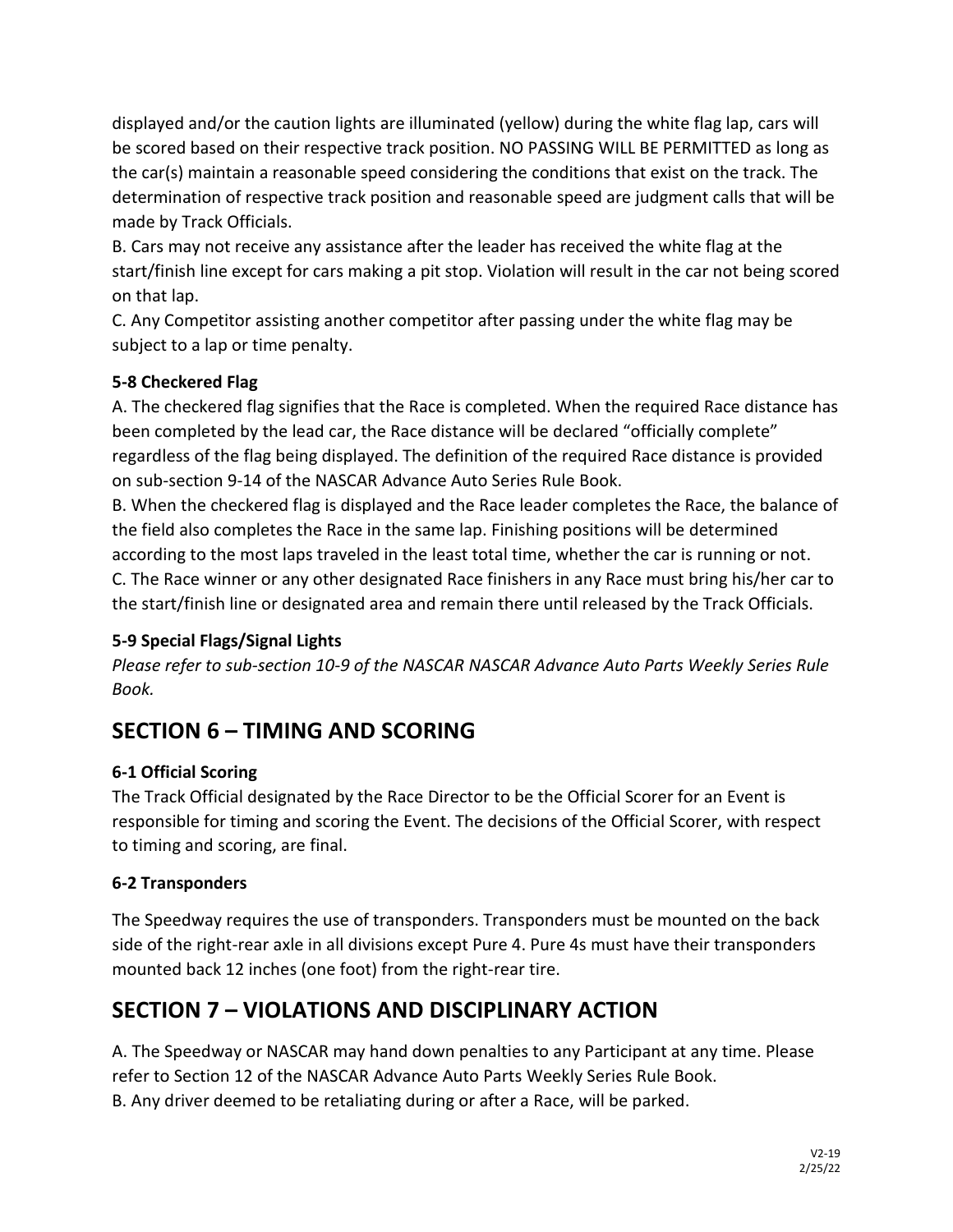## **SECTION 8 – PROTESTS**

#### **8-1 General Procedure**

All matters pertaining to protests shall be handled by Track Officials. If a NASCAR Member who is a Competitor has or will obtain a significant unfair competitive advantage by some action that the Member believes is in violation of Local Track Rules, the Member may protest such action to a Track Official. The protest must be made in writing by the Competitor only within 20 minutes after the checkered flag is displayed signifying the end of competition of the Race. Only the top five positions in all divisions can protest, and they must finish on the lead lap. Competitors cannot protest another Competitor if they finish behind them, unless it is a counter protest. *(Example: 1st place cannot protest 2nd place unless 2nd place protests 1st place.)*

#### A. LMSC:

A protest that involves the removal and inspection of the cylinder head, and all cylinder head components shall be \$500. A protest than involves the removal and inspection of the camshaft and its components shall be \$500. A protest that involves the removal and inspection of a piston(s) and/or connecting rod(s) assembly and their components shall be \$750. A protest that involves the removal of the crankshaft from the engine and inspection of the crankshaft and all its components shall be \$1,000. Total protest fee is \$2,550.

#### B. Modified Street/Pure Street/Mod 4:

A protest that involves the removal and inspection of the cylinder head, and all cylinder head components shall be \$300. A protest than involves the removal and inspection of the camshaft and its components shall be \$400. A protest that involves the removal and inspection of a piston(s) and/or connecting rod(s) assembly and their components shall be \$600. A protest that involves the removal of the crankshaft from the engine and inspection of the crankshaft and all its components shall be \$600. Total protest fee is \$1,900.

#### C. Pure 4:

A protest that involves the removal and inspection of the cylinder head, and all cylinder head components shall be \$400. A protest than involves the removal and inspection of the camshaft and its components shall be \$300. A protest that involves the removal and inspection of a piston(s) and/or connecting rod(s) assembly and their components and the crankshaft and all its components shall be \$750. Total protest fee is \$1,450.

D. For all divisions, items not mentioned above will be \$300 per protested item.

E. Regardless of the outcome of the protest, 20% of the protest fee(s) will remain with the Track Officials.

F. The Track Officials shall decide whether the matter is subject to protest, and if so shall decide the protest as promptly as possible, and shall inform the parties to be protested of the decision. The Track Official may decline to accept a protest, even if the matter were otherwise subject to protest, if he/she determines that the alleged rule violation is so insubstantial as to not provide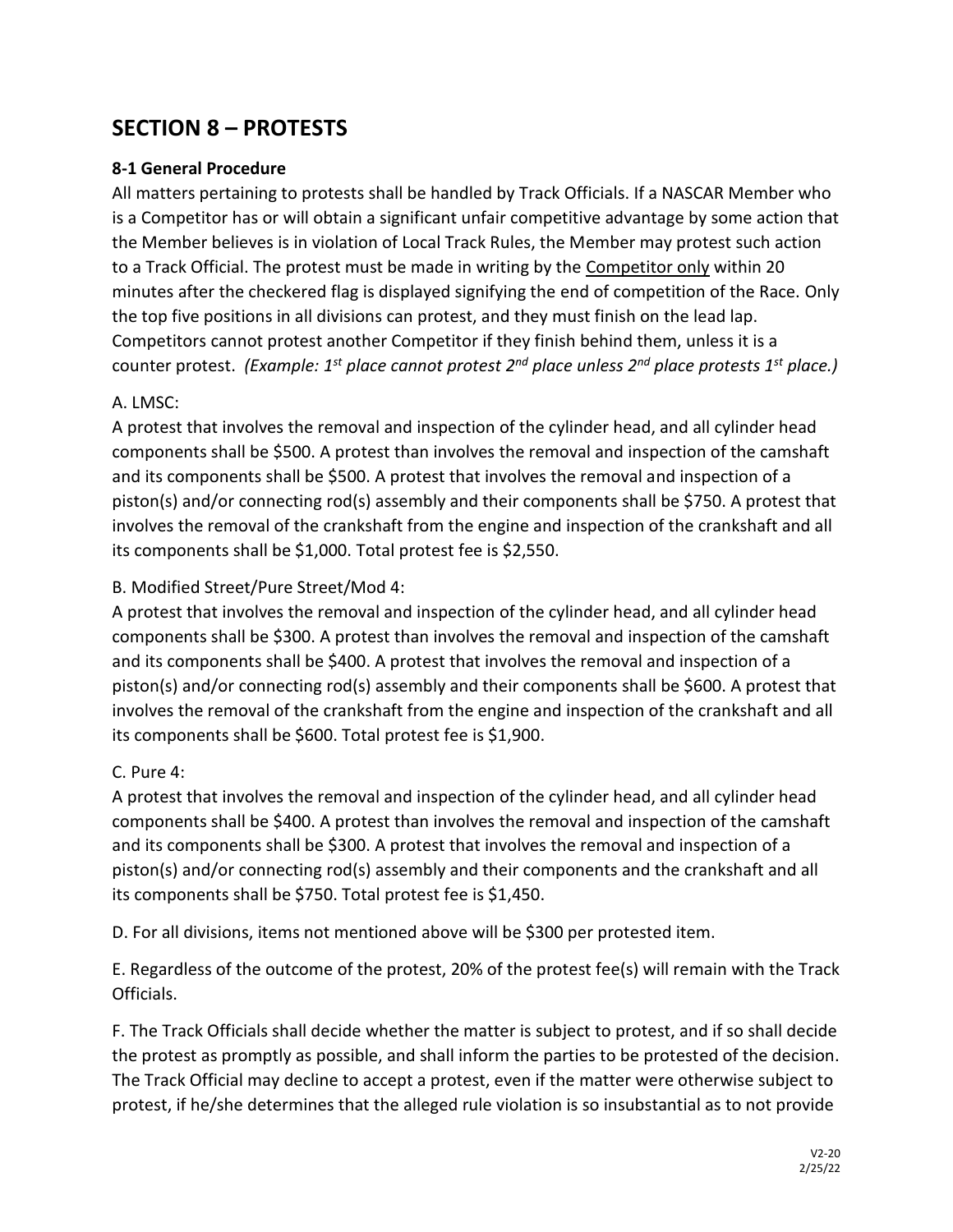the Competitor with a significant competitive advantage over the other Competitors. A decision that the matter is not subject to protest is final and non-appealable. In deciding the protest, the Track Official may take whatever action he/she deems appropriate to further the interests of fairness and finality in competition results. Such action includes, but is not limited to, revising the official Race results, imposing penalties (disqualifications, suspension or fines, and/or loss of finishing position(s) in the Event), awarding or subtracting points, or taking no action. The protesting NASCAR licensed member, or his/her appointed NASCAR licensed representative will be permitted to be present during the inspection process of the protest. Any additional rules violations, not related to the protest, found during the protest inspection process are subject to disqualification or penalties. Only the car driver (or representative), car owner (or representative), chief steward, technical inspector(s), management and protester (or representative) are allowed in the protest process.

## **8-2 Penalties Not Subject to Protest**

Protests will not be accepted that are directed to a decision of a Track Official or Supervisory Official on any subject not specifically provided for in these rules or Local Track Rules. Such subjects include, but are not limited to, time and scoring decisions, inspection decisions, and Race procedure decisions.

## **8-3 Finality of Protest Decisions**

The decision of the Track Official with respect to a protest is final and non-appealable, unless the decisions of the Track Official results in the issuance of a penalty by NASCAR pursuant to Section 12 of the NASCAR Advance Auto Weekly Series Rule Book. In that event, only the imposition of the penalty shall be subject to further review in accordance with Section 14 of the NASCAR Advance Auto Series Rule Book.

# **SECTION 9 – APPEALS**

Please refer to Section 14 of the NASCAR Advance Auto Weekly Series Rule Book for the Appeals to the National Motorsports Appeals Panel and Section 15 for the Final Appeal to the National Motorsports Appeals Officer

# **SECTION 10 – PRIZE MONEY**

The Speedway sets the prize money for each individual division. A copy of the purse for a Competitor's division is available upon request.

# **SECTION 11 – POINTS**

## **11-1 Speedway Points**

- A. One (1) bonus point will be awarded for the pole winner in each division.
- B. The following will be the general points structure: